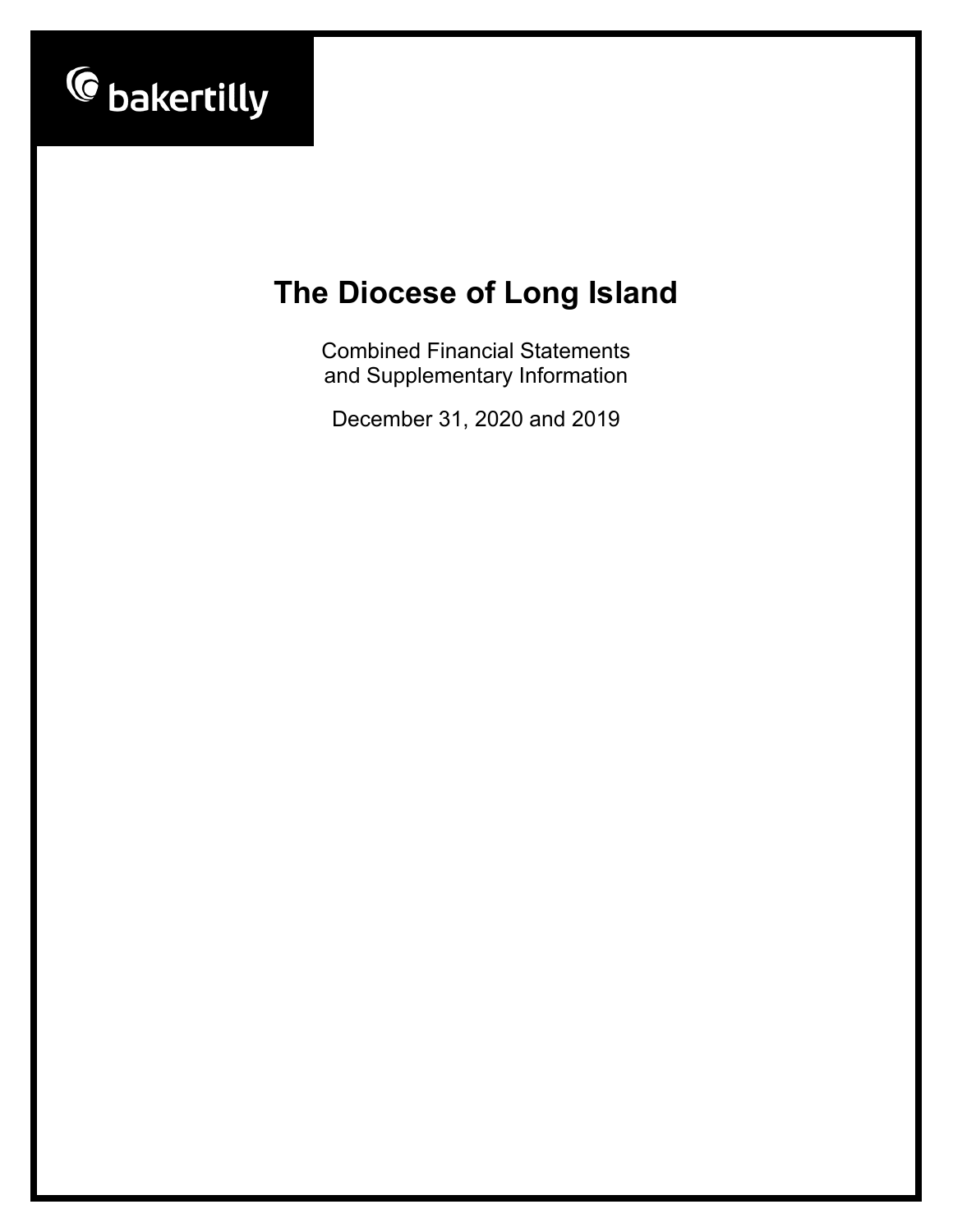Table of Contents December 31, 2020 and 2019

|                                                                                                               | Page           |
|---------------------------------------------------------------------------------------------------------------|----------------|
| <b>Independent Auditors' Report</b>                                                                           |                |
| <b>Combined Financial Statements</b>                                                                          |                |
| Combined Statement of Financial Position With Supplementary<br>Combining Information                          | 3              |
| Combined Statement of Activities and Changes in Net Assets With<br><b>Supplementary Combining Information</b> | 4              |
| <b>Combined Statement of Functional Expenses</b>                                                              | 5              |
| <b>Combined Statement of Cash Flows</b>                                                                       | 6              |
| Notes to Combined Financial Statements                                                                        | $\overline{7}$ |
| <b>Supplementary Information</b>                                                                              |                |
| Combining Statement of Financial Position - Trustees of the Estate                                            | 21             |
| Combining Statement of Financial Position - Diocese of Long Island                                            | 22             |
| Combining Statement of Financial Position - Other Diocesan Entities                                           | 23             |
| Combining Statement of Activities - Trustees of the Estate                                                    | 24             |
| Combining Statement of Activities - Diocese of Long Island                                                    | 25             |
| Combining Statement of Activities - Other Diocesan Entities                                                   | 26             |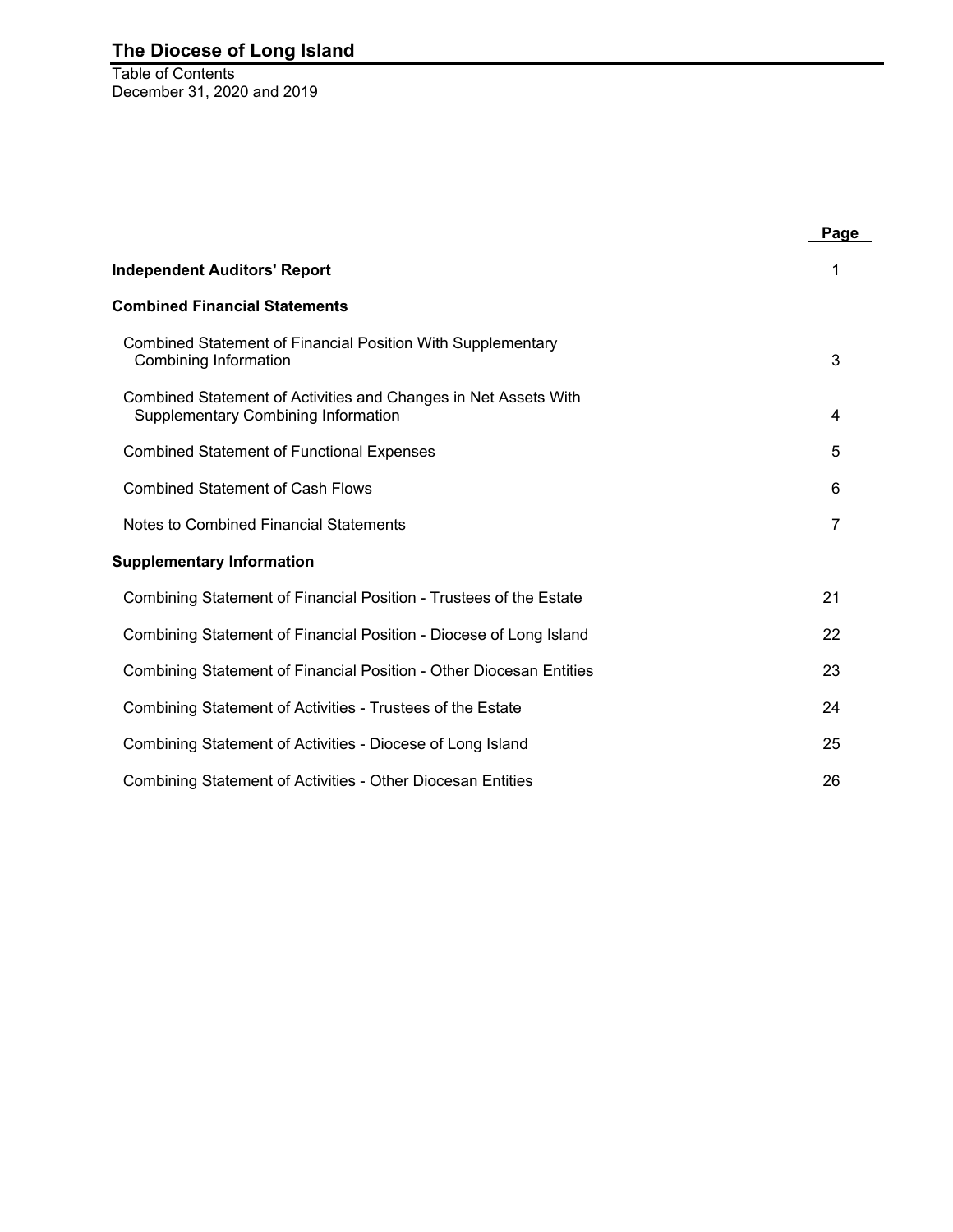

### **Independent Auditors' Report**

To the Boards of Directors of Episcopal Ministries of Long Island, Board of Managers of Camp DeWolfe, The George Mercer Jr. Memorial School of Theology, the Trustees of the Estate Belonging to the Diocese of Long Island, the Cathedral of the Incarnation and the Diocesan Council

#### **Report on the Combined Financial Statements**

We have audited the accompanying combined financial statements of The Diocese of Long Island (the Diocese), which comprise the combined statement of financial position as of December 31, 2020, and the related combined statements of activities and changes in net assets, functional expenses and cash flows for the year then ended, and the related notes to the combined financial statements.

#### *Management's Responsibility for the Combined Financial Statements*

Management is responsible for the preparation and fair presentation of the combined financial statements in accordance with accounting principles generally accepted in the United States of America; this includes the design, implementation and maintenance of internal control relevant to the preparation and fair presentation of combined financial statements that are free from material misstatement, whether due to fraud or error.

#### *Auditors' Responsibility*

Our responsibility is to express an opinion on these combined financial statements based on our audit. We conducted our audit in accordance with auditing standards generally accepted in the United States of America. Those standards require that we plan and perform the audit to obtain reasonable assurance about whether the combined financial statements are free from material misstatement.

An audit involves performing procedures to obtain audit evidence about the amounts and disclosures in the combined financial statements. The procedures selected depend on the auditor's judgment, including the assessment of the risks of material misstatement of the combined financial statements, whether due to fraud or error. In making those risk assessments, the auditor considers internal control relevant to the entity's preparation and fair presentation of the combined financial statements in order to design audit procedures that are appropriate in the circumstances, but not for the purpose of expressing an opinion on the effectiveness of the entity's internal control. Accordingly, we express no such opinion. An audit also includes evaluating the appropriateness of accounting policies used and the reasonableness of significant accounting estimates made by management, as well as evaluating the overall presentation of the combined financial statements.

We believe that the audit evidence we have obtained is sufficient and appropriate to provide a basis for our qualified audit opinion.

#### *Basis for Qualified Opinion*

As discussed in Note 2 to the combined financial statements, the Diocese records certain land, buildings and improvements on a basis other than the cost basis and the Diocese does not provide for depreciation on any fixed assets. In addition, it is the policy of the Diocese to expense the purchase of certain fixed assets. Accounting principles generally accepted in the United States of America require that fixed assets be capitalized at cost and that depreciation expense be recorded over the useful lives of the assets. The cumulative effect of these policies on the combined financial statements is not practically determinable.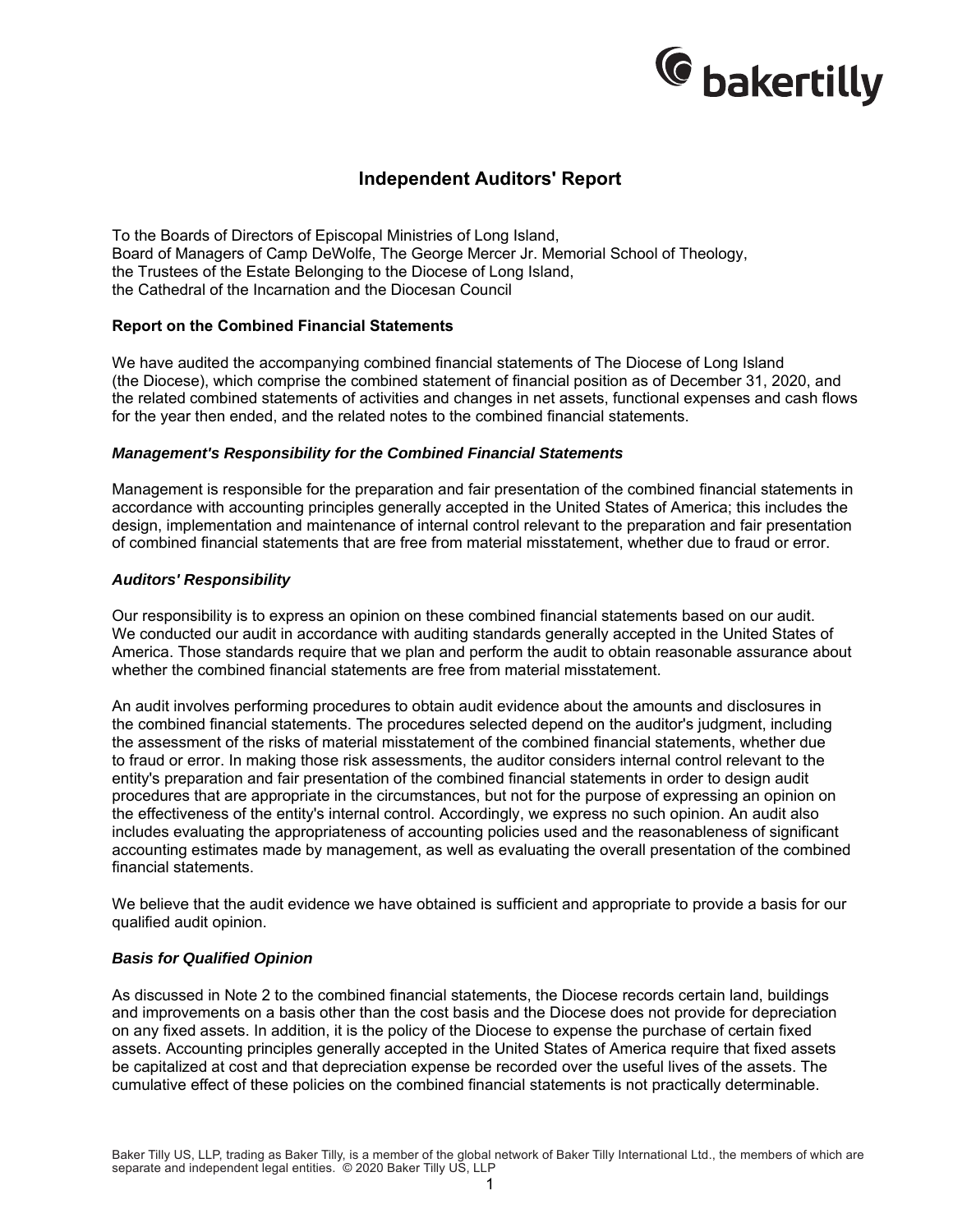#### *Qualified Opinion*

In our opinion, except for the effects of the matters described in the Basis for Qualified Opinion paragraph, the combined financial statements referred to above present fairly, in all material respects, the financial position of The Diocese of Long Island as of December 31, 2020, and the changes in its net assets and its cash flows for the year then ended in accordance with accounting principles generally accepted in the United States of America.

#### *Other Matters*

#### **Report on Comparative Information**

We have previously audited the Diocese's 2019 combined financial statements, and we expressed a qualified audit opinion on those audited combined financial statements in our report dated December 22, 2020. In our opinion, the comparative information on the combined and combining statements of financial position and the combined and combining statements of activities and changes in net assets presented herein as of and for the year ended December 31, 2019 is consistent, in all material respects, with the audited combined financial statements and combining supplementary information from which it has been derived.

#### **Report on Combining Information**

Our audit was conducted for the purpose of forming an opinion on the combined financial statements as a whole. The combining information on pages 3, 4 and 21 through 26 is presented for purposes of additional analysis of the combined financial statements rather than to present the financial position and changes in net assets of the individual organizations, and it is not a required part of the combined financial statements. Such information is the responsibility of management and was derived from and relates directly to the underlying accounting and other records used to prepare the combined financial statements. The combining information has been subjected to the auditing procedures applied in the audit of the combined financial statements and certain additional procedures, including comparing and reconciling such information directly to the underlying accounting and other records used to prepare the combined financial statements or to the combined financial statements themselves, and other additional procedures in accordance with auditing standards generally accepted in the United States of America. In our opinion, except for the effect on the combining information of the matter noted in the Basis for Qualified Opinion paragraph, the combining information is fairly stated, in all material respects, in relation to the combined financial statements as a whole.

Baker Tilly US, LLP

Melville, New York February 9, 2022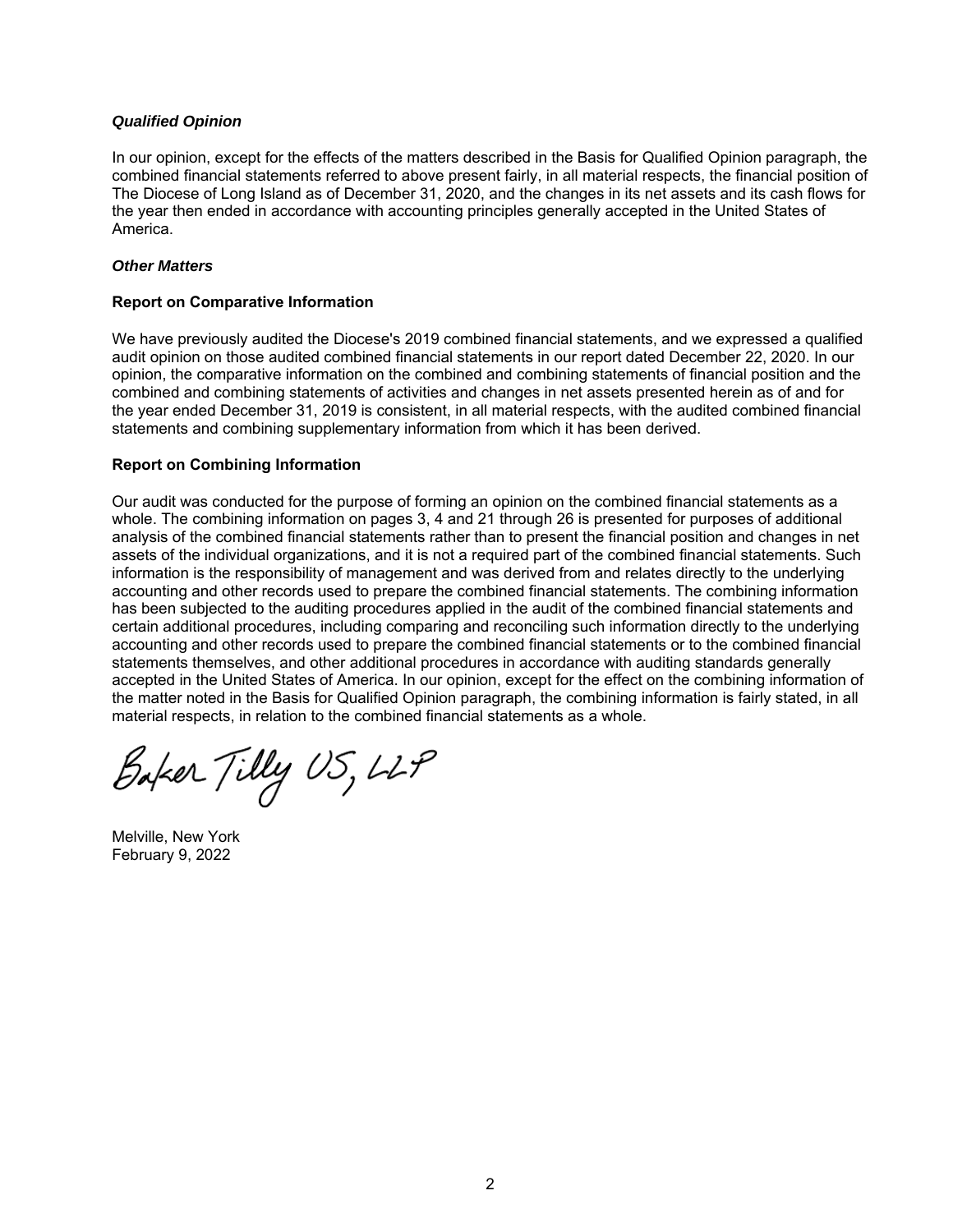Combined Statement of Financial Position With Supplementary Combining Information December 31, 2020 (With Comparative Totals for 2019)

|                                                                                                          | <b>Trustees of</b>              |    | <b>The</b><br>Diocese of |    | Other<br><b>Diocesan</b> |                      |    |                                 | <b>Combined</b><br><b>Total All Funds</b> |                                 |
|----------------------------------------------------------------------------------------------------------|---------------------------------|----|--------------------------|----|--------------------------|----------------------|----|---------------------------------|-------------------------------------------|---------------------------------|
|                                                                                                          | the Estate                      |    | <b>Long Island</b>       |    | <b>Entities</b>          | <b>Eliminations</b>  |    | 2020                            |                                           | 2019                            |
| <b>Assets</b>                                                                                            |                                 |    |                          |    |                          |                      |    |                                 |                                           |                                 |
| Cash and cash equivalents<br>Investments, at fair value<br>Investments in Investment Fund of the Diocese | 4,989,614<br>\$<br>169,419,637  | \$ | 2,486,109<br>1,192,992   | \$ | 1,149,040<br>31,505,273  | \$<br>(32,698,265)   | \$ | 8,624,763<br>169,419,637        | \$                                        | 6,126,900<br>166,739,781        |
| Loans receivable<br>Mortgages receivable<br>Other assets                                                 | 191,116<br>184,605<br>1,034,000 |    | 198,136<br>159,017       |    | 199,189                  |                      |    | 389,252<br>184,605<br>1,392,206 |                                           | 253,424<br>188,295<br>1,297,836 |
| Due from other funds<br>Land, buildings and improvements                                                 | 10,964,504                      |    | 2,152                    |    | 78,297<br>20,318,101     | (80, 449)            |    | 31,282,605                      |                                           | 31,282,605                      |
| <b>Total assets</b>                                                                                      | 186,783,476                     | \$ | 4,038,406                | S  | 53,249,900               | (32, 778, 714)<br>\$ |    | \$ 211,293,068                  |                                           | \$205,888,841                   |
| <b>Liabilities and Net Assets</b>                                                                        |                                 |    |                          |    |                          |                      |    |                                 |                                           |                                 |
| <b>Liabilities</b><br>Cash overdraft payable                                                             | 3,376,639<br>\$                 | \$ | 113,580                  | \$ | 48,321                   | \$                   | \$ | 3,538,540                       | \$                                        | 2,726,451                       |
| Accounts payable and accrued expenses<br>Due to other funds                                              | 1,211,719<br>80,449             |    | 313,299                  |    | 632,580                  | (80, 449)            |    | 2,157,598                       |                                           | 1,744,327                       |
| Custodial "C" funds                                                                                      | 78,922,798                      |    |                          |    |                          | (32, 698, 265)       |    | 46,224,533                      |                                           | 42,351,655                      |
| <b>Total liabilities</b>                                                                                 | 83,591,605                      |    | 426,879                  |    | 680,901                  | (32, 778, 714)       |    | 51,920,671                      |                                           | 46,822,433                      |
| <b>Net Assets</b><br>Without donor restrictions                                                          | 41,254,176                      |    | 3,611,527                |    | 15,248,010               |                      |    | 60,113,713                      |                                           | 65,378,473                      |
| With donor restrictions                                                                                  | 61,937,695                      |    |                          |    | 37,320,989               |                      |    | 99,258,684                      |                                           | 93,687,935                      |
| Total net assets                                                                                         | 103,191,871                     |    | 3,611,527                |    | 52,568,999               |                      |    | 159,372,397                     |                                           | 159,066,408                     |
| Total liabilities and net assets                                                                         | 186,783,476                     | S  | 4,038,406                |    | 53,249,900               | (32, 778, 714)       |    | \$211,293,068                   | \$                                        | 205,888,841                     |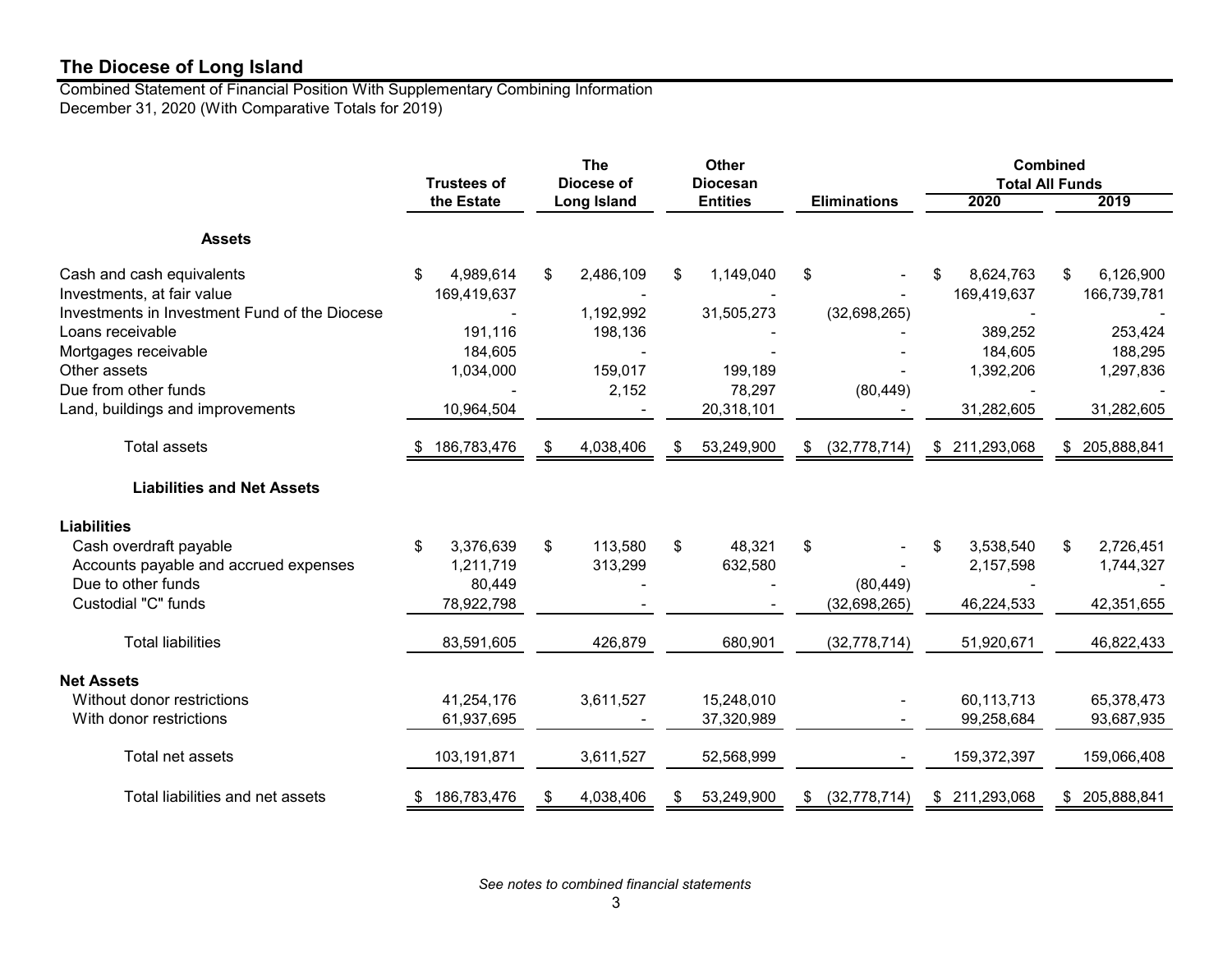Combined Statement of Activities and Changes in Net Assets With Supplementary Combining Information Year Ended December 31, 2020 (With Comparative Totals for 2019)

|                                                                      | <b>Trustees of</b> |  | Other<br><b>The</b><br>Diocese of<br><b>Diocesan</b> |    |                 |                     |                 | <b>Combined</b><br><b>Total All Funds</b> |               |
|----------------------------------------------------------------------|--------------------|--|------------------------------------------------------|----|-----------------|---------------------|-----------------|-------------------------------------------|---------------|
|                                                                      | the Estate         |  | <b>Long Island</b>                                   |    | <b>Entities</b> | <b>Eliminations</b> | 2020            |                                           | 2019          |
| <b>Changes in Net Assets Without Donor Restrictions</b><br>Revenues: |                    |  |                                                      |    |                 |                     |                 |                                           |               |
| Return on investments, net                                           | \$<br>2,216,605    |  | \$<br>537,766                                        | \$ | 2,270,713       | \$                  | 5,025,084<br>\$ | \$                                        | 10,916,979    |
| Parish, mission and other support                                    | 1,095,588          |  | 8,596,910                                            |    | 2,282,824       | (8,002,810)         | 3,972,512       |                                           | 7,633,243     |
| Other income                                                         | 169,584            |  | 397,144                                              |    | 287,243         | (652, 370)          | 201,601         |                                           | 2,655,838     |
| Net assets released from restrictions                                | 2,137,028          |  |                                                      |    | 39,248          |                     | 2,176,276       |                                           | 2,072,643     |
| Total revenues                                                       | 5,618,805          |  | 9,531,820                                            |    | 4,880,028       | (8,655,180)         | 11,375,473      |                                           | 23,278,703    |
| Expenses:                                                            |                    |  |                                                      |    |                 |                     |                 |                                           |               |
| Program                                                              | 13,478,118         |  | 3,619,583                                            |    | 955,145         | (7,534,825)         | 10,518,021      |                                           | 12,074,642    |
| Administrative                                                       | 1,819,639          |  | 2,780,850                                            |    | 2,642,078       | (1, 120, 355)       | 6,122,212       |                                           | 7,926,902     |
| Total expenses                                                       | 15,297,757         |  | 6,400,433                                            |    | 3,597,223       | (8,655,180)         | 16,640,233      |                                           | 20,001,544    |
| Changes in net assets without                                        |                    |  |                                                      |    |                 |                     |                 |                                           |               |
| donor restrictions                                                   | (9,678,952)        |  | 3,131,387                                            |    | 1,282,805       |                     | (5,264,760)     |                                           | 3,277,159     |
| <b>Changes in Net Assets With Donor Restrictions</b>                 |                    |  |                                                      |    |                 |                     |                 |                                           |               |
| Return on investments, net                                           | 6,584,063          |  |                                                      |    | 1,162,887       |                     | 7,746,950       |                                           | 10,255,851    |
| Other income                                                         |                    |  |                                                      |    | 75              |                     | 75              |                                           | 22,013        |
| Net assets released from restrictions                                | (2, 137, 028)      |  |                                                      |    | (39, 248)       |                     | (2, 176, 276)   |                                           | (2,072,643)   |
| Changes in net assets with                                           |                    |  |                                                      |    |                 |                     |                 |                                           |               |
| donor restrictions                                                   | 4,447,035          |  |                                                      |    | 1,123,714       |                     | 5,570,749       |                                           | 8,205,221     |
| Changes in net assets                                                | (5,231,917)        |  | 3,131,387                                            |    | 2,406,519       |                     | 305,989         |                                           | 11,482,380    |
| <b>Net Assets, Beginning</b>                                         | 108,423,788        |  | 480,140                                              |    | 50,162,480      |                     | 159,066,408     |                                           | 147,584,028   |
| <b>Net Assets, Ending</b>                                            | \$103,191,871      |  | 3,611,527<br>\$                                      | \$ | 52,568,999      | \$                  | \$159,372,397   |                                           | \$159,066,408 |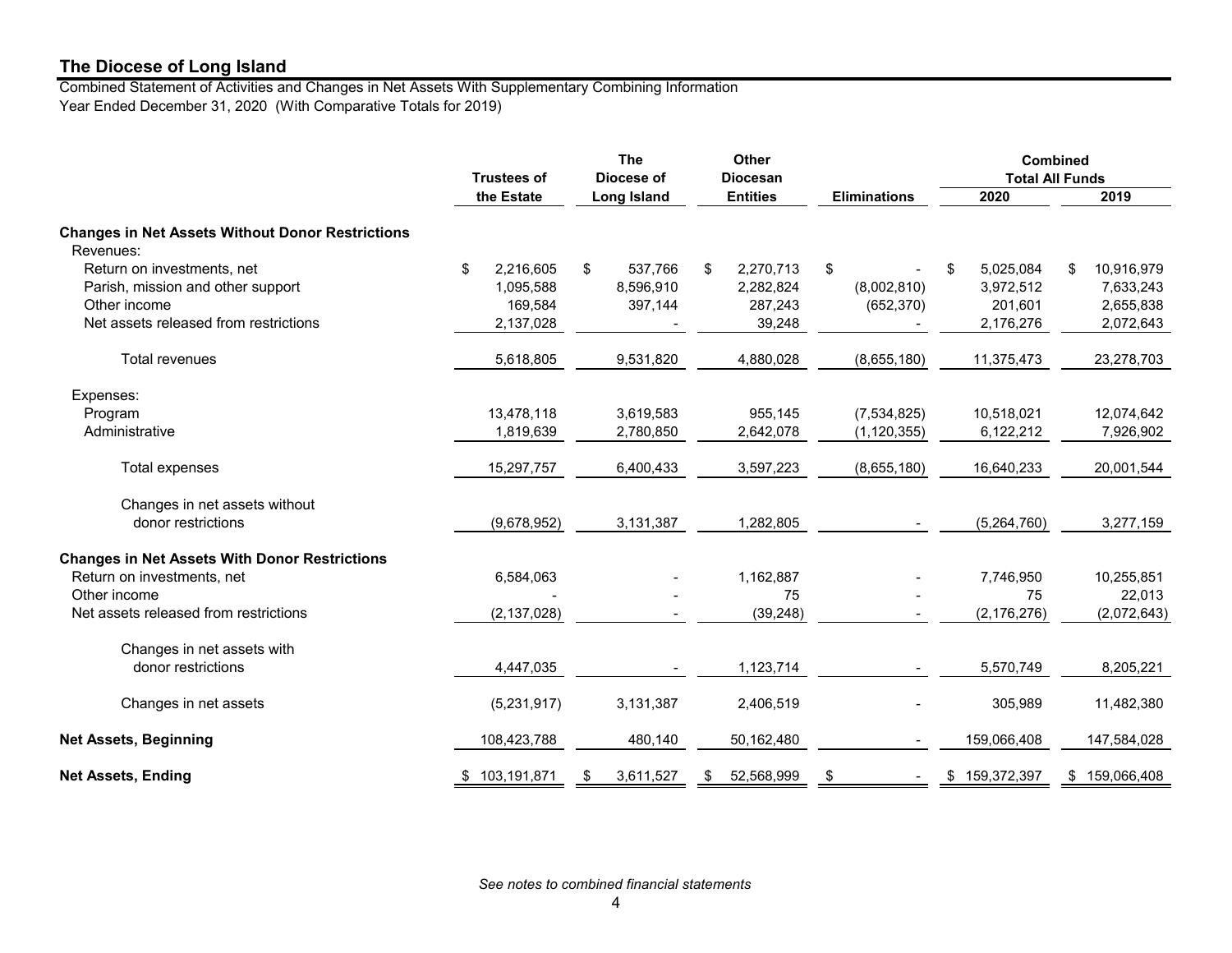|                              |                           |                              | <b>Trustees of the Estate</b>                            |                              |                          | The Diocese of Long Island   |                                                                |                                  |                                     | <b>Other Diocesan Entities</b>     |                          |                                            |                          |                      |                      |
|------------------------------|---------------------------|------------------------------|----------------------------------------------------------|------------------------------|--------------------------|------------------------------|----------------------------------------------------------------|----------------------------------|-------------------------------------|------------------------------------|--------------------------|--------------------------------------------|--------------------------|----------------------|----------------------|
|                              | Operating<br><b>Funds</b> | <b>Trust</b><br><b>Funds</b> | <b>Messiah and</b><br><b>Incarnation</b><br><b>Trust</b> | <b>Mercer</b><br>Scholarship | <b>Bishop's</b><br>Call  | Diocese of<br>Long<br>Island | Bishop's<br><b>Fund for</b><br>Theological<br><b>Education</b> | Episcopal<br><b>Ministries</b>   | <b>School of</b><br><b>Theology</b> | Cathedral<br>of the<br>Incarnation | Camp<br>De Wolfe         | <b>Total</b><br>Program<br><b>Expenses</b> | <b>Administrative</b>    | 2020<br><b>Total</b> | 2019<br><b>Total</b> |
| Salaries                     | 389.091                   | -\$<br>$\sim$                | -\$                                                      | $\sim$                       | -\$                      | 1,207,918<br>- \$            | - \$<br>$\sim$                                                 | - \$<br>$\overline{\phantom{a}}$ | 23,021                              | 176,689<br>- \$                    | 5.481<br>- \$            | 1,802,200                                  | 2,374,564                | 4,176,764<br>-S      | 3,870,574            |
| Fringe                       | 221,885                   |                              |                                                          |                              |                          | 666,659                      |                                                                |                                  | 9,369                               | 108,474                            | 505                      | 1,006,892                                  | 1,238,712                | 2,245,604            | 2,249,390            |
| Professional fees            | 78,335                    |                              |                                                          |                              |                          |                              |                                                                |                                  | $\sim$                              | 402                                |                          | 78,737                                     | 340,398                  | 419,135              | 226,751              |
| Contracted services          | 2,875,067                 |                              |                                                          |                              |                          | 163,804                      | $\overline{\phantom{a}}$                                       | 3,577                            | 37,532                              | 27,067                             | 24,464                   | 3,131,511                                  | 671,601                  | 3,803,112            | 7,052,543            |
| Grants and support           | 849,162                   | 25,500                       | 22,576                                                   | 262,612                      | 2,050                    | 1,127,859                    | 3,750                                                          | 7,197                            | 12,422                              |                                    | 125                      | 2,313,253                                  | 512,077                  | 2,825,330            | 3,453,783            |
| Conferences/meetings         | 469                       |                              |                                                          |                              | $\overline{\phantom{a}}$ | 163,953                      |                                                                |                                  |                                     | 610                                | $\sim$                   | 165,032                                    | 22,051                   | 187,083              | 432,484              |
| Dues and subscriptions       |                           |                              |                                                          |                              |                          | 671                          | $\overline{\phantom{a}}$                                       |                                  | 629                                 | 262                                | $\sim$                   | 1,562                                      | 43,700                   | 45,262               | 26,066               |
| Honoraria                    |                           |                              |                                                          |                              |                          |                              |                                                                |                                  | $\overline{a}$                      | 68,765                             | $\sim$                   | 68,765                                     | $\sim$                   | 68,765               | 57,805               |
| Equipment                    |                           |                              |                                                          |                              |                          | 4,474                        |                                                                |                                  | $\overline{\phantom{a}}$            |                                    | 6,193                    | 10,667                                     | 66,888                   | 77,555               | 70,937               |
| Computer expense             | 1,693                     |                              |                                                          |                              |                          | 49,986                       | $\overline{\phantom{a}}$                                       |                                  | $\overline{\phantom{a}}$            |                                    |                          | 51,679                                     | 17,587                   | 69,266               | 54,079               |
| Publicity/public relations   |                           |                              |                                                          |                              |                          | 430                          | $\overline{\phantom{a}}$                                       | 14,093                           | 5,875                               | 54,183                             | 4,891                    | 79,472                                     | $\overline{\phantom{a}}$ | 79,472               | 79,931               |
| Diocesan publications        |                           |                              |                                                          |                              |                          |                              | $\overline{\phantom{a}}$                                       |                                  | $\overline{\phantom{a}}$            | 29                                 | $\sim$                   | 29                                         | 250                      | 279                  | 89,967               |
| Rent expense                 |                           |                              |                                                          |                              |                          | 32,352                       |                                                                |                                  |                                     |                                    | $\sim$                   | 32,352                                     | 247                      | 32,599               | 33,942               |
| Real estate taxes            |                           |                              |                                                          |                              |                          |                              |                                                                |                                  | $\overline{\phantom{a}}$            |                                    | $\sim$                   | $\overline{\phantom{a}}$                   | 19,241                   | 19,241               | 127,754              |
| <b>Utilities</b>             | 492,068                   |                              |                                                          |                              |                          |                              |                                                                |                                  |                                     | 12,662                             | $\sim$                   | 504,730                                    | 206,952                  | 711,682              | 313,996              |
| Maintenance                  | 284                       |                              |                                                          |                              |                          |                              |                                                                |                                  |                                     |                                    | $\overline{\phantom{0}}$ | 284                                        | 728                      | 1,012                | 2,003                |
| Telephone/internet/cable     | 2,196                     |                              |                                                          |                              |                          | 9,901                        |                                                                |                                  |                                     |                                    |                          | 12,097                                     | 61,706                   | 73,803               | 50,452               |
| Travel and auto expenses     | 5,373                     |                              |                                                          |                              |                          | 31,786                       |                                                                |                                  |                                     |                                    | $\sim$                   | 37,159                                     | 56,978                   | 94,137               | 136,686              |
| Insurance                    | 174,824                   | 4,205                        |                                                          |                              | $\sim$                   | 1,711                        |                                                                |                                  |                                     |                                    | $\sim$                   | 180,740                                    | 317,707                  | 498,447              | 609,431              |
| Processing fees              |                           |                              |                                                          |                              |                          |                              |                                                                |                                  |                                     |                                    | 3,241                    | 3,241                                      | 21,775                   | 25,016               | 33,643               |
| Supplies and office expenses | 2,325                     |                              |                                                          |                              |                          | 8,316                        |                                                                |                                  | 5,351                               | 12,168                             | 6,720                    | 34,880                                     | 108,658                  | 143,538              | 287,247              |
| Meals                        |                           |                              |                                                          |                              |                          | 3,723                        |                                                                |                                  |                                     | 276                                | $\overline{\phantom{a}}$ | 3,999                                      | 3,457                    | 7,456                | 26,347               |
| Dividend expense             | 320,473                   | 678,267                      |                                                          |                              |                          |                              |                                                                |                                  |                                     |                                    |                          | 998,740                                    | 1,838                    | 1,000,578            | 705,581              |
| Other expense                |                           |                              |                                                          |                              |                          |                              |                                                                |                                  |                                     |                                    |                          |                                            | 35,097                   | 35,097               | 10,152               |
| Total expenses               | 5,413,245<br>\$           | 707,972<br>-\$               | 22,576<br>- \$                                           | 262.612<br>- \$              | 2.050                    | 3,473,543<br>\$              | 3,750<br>- \$                                                  | 24,867<br>-\$                    | 94,199<br>- 55                      | 461.587<br>- \$                    | 51.620                   | 10.518.021<br>S.                           | 6,122,212<br>\$.         | \$16,640,233         | 20,001,544<br>\$     |

Combined Statement of Functional Expenses

Year Ended December 31, 2020 (With Comparative Totals for 2019)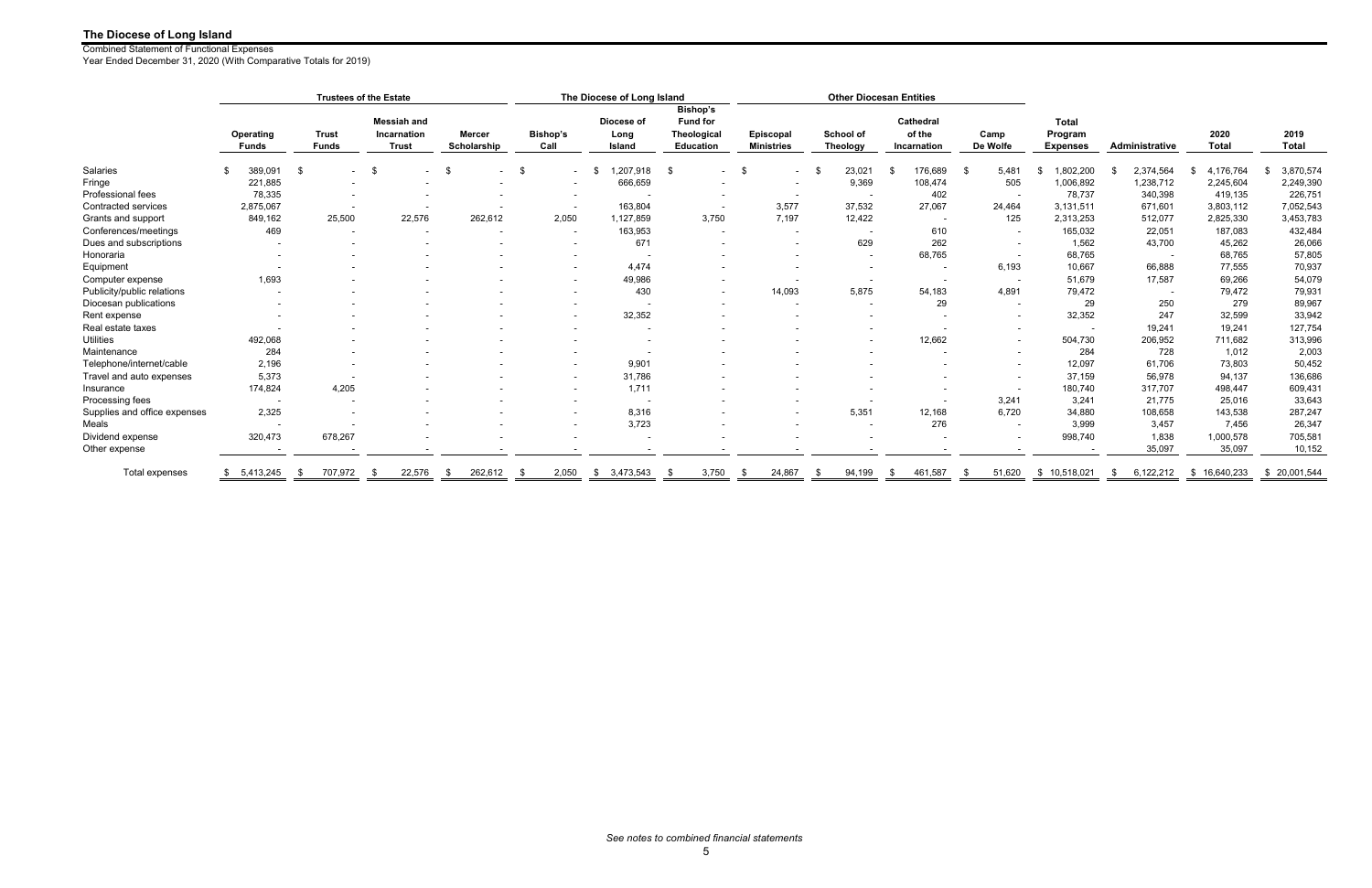# Combined Statement of Cash Flows

Year Ended December 31, 2020 (With Comparative Totals for 2019)

|                                                            | 2020            | 2019             |
|------------------------------------------------------------|-----------------|------------------|
|                                                            |                 |                  |
| <b>Cash Flows From Operating Activities</b>                |                 |                  |
| Changes in net assets                                      | \$<br>305,989   | \$<br>11,482,380 |
| Adjustments to reconcile changes in net assets to net cash |                 |                  |
| flows from operating activities:                           |                 |                  |
| Net realized gain on investments                           | (29, 438, 950)  | (931, 745)       |
| Net unrealized loss (gain) on investments                  | 14,389,473      | (25,081,858)     |
| Changes in assets and liabilities:                         |                 |                  |
| Loans and mortgages receivable                             | (132, 138)      | 255,560          |
| Other assets                                               | (94, 370)       | (1,072,681)      |
| Cash overdraft payable                                     | 812,089         | 2,726,451        |
| Accounts payable and accrued expenses                      | 413,271         | (399, 029)       |
| Custodial "C" funds                                        | 3,872,878       | 14,811,210       |
| Net cash flows from operating activities                   | (9,871,758)     | 1,790,288        |
| <b>Cash Flows From Investing Activities</b>                |                 |                  |
| Purchase of investments by Investment Fund                 | (157, 338, 297) | (18, 845, 520)   |
| Proceeds from the sale of investments by Investment Fund   | 169,707,918     | 20,558,196       |
|                                                            |                 |                  |
| Net cash flows from investing activities                   | 12,369,621      | 1,712,676        |
| Net change in cash and cash equivalents                    | 2,497,863       | 3,502,964        |
| <b>Cash and Cash Equivalents, Beginning</b>                | 6,126,900       | 2,623,936        |
|                                                            |                 |                  |
| <b>Cash and Cash Equivalents, Ending</b>                   | \$<br>8,624,763 | \$<br>6,126,900  |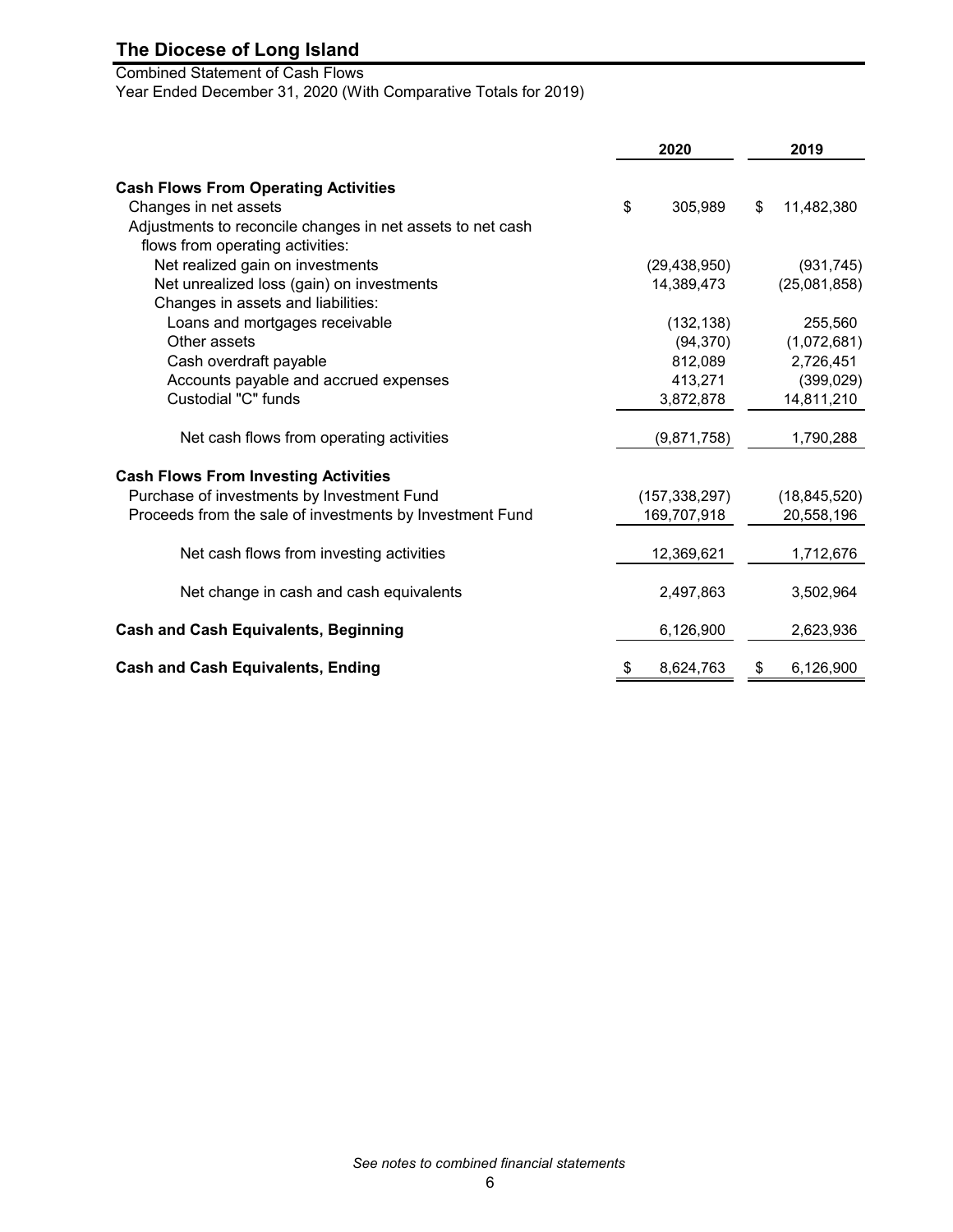Notes to Combined Financial Statements December 31, 2020 and 2019

#### **1. Organization and Nature of Operations**

The Diocese of Long Island (the Diocese) is one of 111 autonomous dioceses of The Domestic and Foreign Missionary Society of the Protestant Episcopal Church in the United States of America (the Episcopal Church). It is comprised of 129 parish and mission congregations within Kings (Brooklyn), Queens, Nassau and Suffolk Counties, all of which are in canonical union with the Diocese.

The Diocese's governing body is the Diocesan convention which convenes annually to determine Diocesan policy related to the doctrine, discipline and ministries of the Episcopal Church. The accompanying combined financial statements include the net assets of Diocesan entities (as defined by Diocesan Canons) set forth below under the caption "*Basis of Combination*".

#### **2. Summary of Significant Accounting Policies**

#### **Basis of Combination**

The accompanying combined statement of financial position combines the net assets of all of the activities under the control of the Diocesan convention and does not include the assets, liabilities or operating transactions of the individual parishes or missions. The combined financial statements consist of 13 funds which have been combined into three major groups having similar characteristics, the Trustees of the Estate Belonging to the Diocese of Long Island (Trustees of the Estate), the Diocese of Long Island and Other Diocesan Entities. The Trustees of the Estate includes the Investment Fund of the Diocese of Long Island Balanced Fund (Investment Fund).

The three major groups are comprised of five legally, incorporated entities, namely, the Trustees of the Estate, Episcopal Ministries of Long Island, the Cathedral of the Incarnation (Cathedral), The Board of Managers of Camp DeWolfe and The George Mercer Jr. Memorial School of Theology.

All interfund and intercompany balances and transactions have been eliminated in combination.

#### **Basis of Presentation**

The accompanying combined financial statements have been prepared in accordance with accounting principles generally accepted in the United States of America (U.S. GAAP) using the accrual basis of accounting. The Diocese's combined financial statements distinguish between net assets without donor restrictions and net assets with donor restrictions, based upon the existence or absence of donor-imposed restrictions, as follows:

**Net Assets Without Donor Restrictions** - include amounts that have not been donor restricted and are available for use in carrying out the general operations of the Diocese.

**Net Assets With Donor Restrictions** - includes amounts that have been limited by donor-imposed stipulations that either expire with the passage of time or can be fulfilled and removed by the actions of the Diocese pursuant to those stipulations, and amounts whereby donors have stipulated that the principal contributed be maintained in perpetuity.

#### **Presentation of Certain Prior Year Information**

The accompanying comparative information on the combined and combining statements of financial position and the combined and combining statements of activities and changes in net assets include prior year totals for comparative purposes only. Such information does not include sufficient detail to constitute a presentation in conformity with U.S. GAAP. Accordingly, such information should be read in conjunction with the Diocese's combined financial statements and combining supplementary information, as of and for the year ended December 31, 2019, from which the comparative information was derived.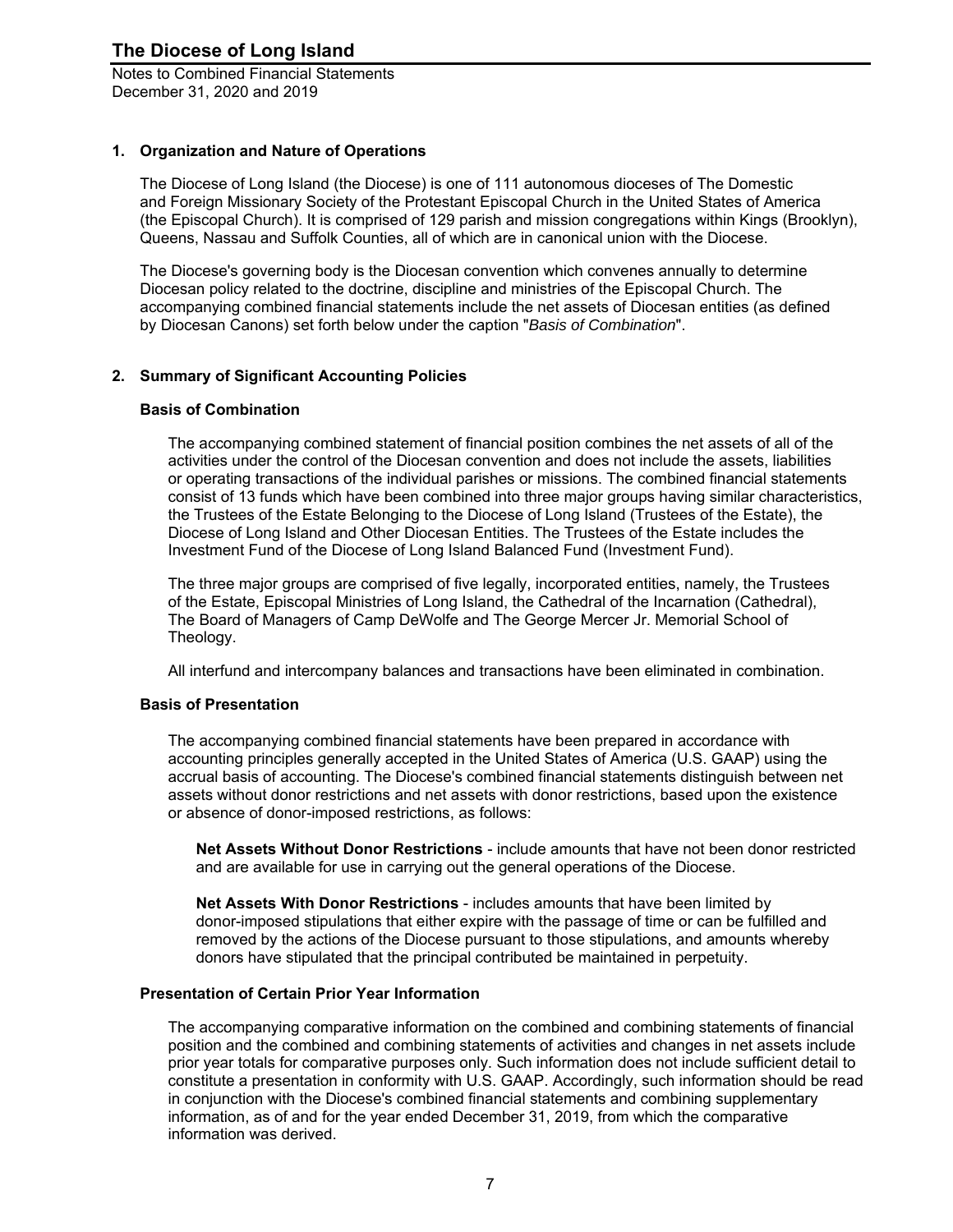#### **Use of Estimates**

The preparation of combined financial statements in conformity with U.S. GAAP requires management to make estimates and assumptions that affect the reported amounts of assets and liabilities and disclosure of contingent assets and liabilities at the date of the combined financial statements and reported amounts of revenues and expenses during the reporting period. Significant estimates relate to the realizability of loans and mortgages receivable, the valuation of investments and the valuation of certain socially responsible investments. Actual results could differ from those estimates.

#### **Tax-Exempt Status**

The Diocese and its parish and mission congregations are exempt from Federal income tax under Section 501(c)(3) of the U.S. Internal Revenue Code (the Code) pursuant to a group exemption letter issued to the Protestant Episcopal Church in the United States of America in the Diocese of Long Island in the State of New York dated June 20, 1972.

#### **Uncertain Tax Positions**

Management evaluated the Diocese's tax positions and concluded that the Diocese had taken no uncertain tax provisions that require adjustment to the combined financial statements to comply with the provisions of Financial Accounting Standards Board (FASB) Accounting Standards Codification (ASC) 740.

#### **Contributions**

Contribution revenue is recorded when an unconditional promise to give is received.

The Diocese reports gifts of cash or other assets as net assets without donor restrictions, unless specifically restricted by the donor. When a donor restriction expires, that is, when a stipulated time restriction ends or purpose restriction is accomplished, net assets with donor restrictions are reclassified to net assets without donor restrictions and reported in the combined statement of activities and changes in net assets as net assets released from restrictions.

Conditional promises to give contain donor-imposed conditions that represent a barrier that must be overcome as well as a right of release from obligation and are recognized when they become unconditional, that is, when the conditions on which they depend are substantially met.

The Diocese reports gifts of land, buildings and equipment as support without donor restrictions unless explicit donor stipulations specify how the donated assets must be used. Gifts of long-lived assets with explicit restrictions that specify how the assets are to be used and gifts of cash or other assets that must be used to acquire long-lived assets are reported as donor restricted support. Absent explicit donor stipulations about how long those long-lived assets must be maintained, the Diocese reports expirations of donor restrictions when the donated or acquired long-lived assets are placed in service.

Contributions are recorded at fair value, net of estimated uncollectible amounts.

#### **Revenue From Contracts With Customers**

Revenues from contracts with customers includes trust fund income, registration fees and other fees for services rendered. Such revenue is recorded at estimated net realizable value as the performance obligations for the service are met and is recorded in other income.

#### **Cash and Cash Equivalents**

The Diocese considers all highly liquid investments purchased with an original maturity of three months or less to be cash equivalents.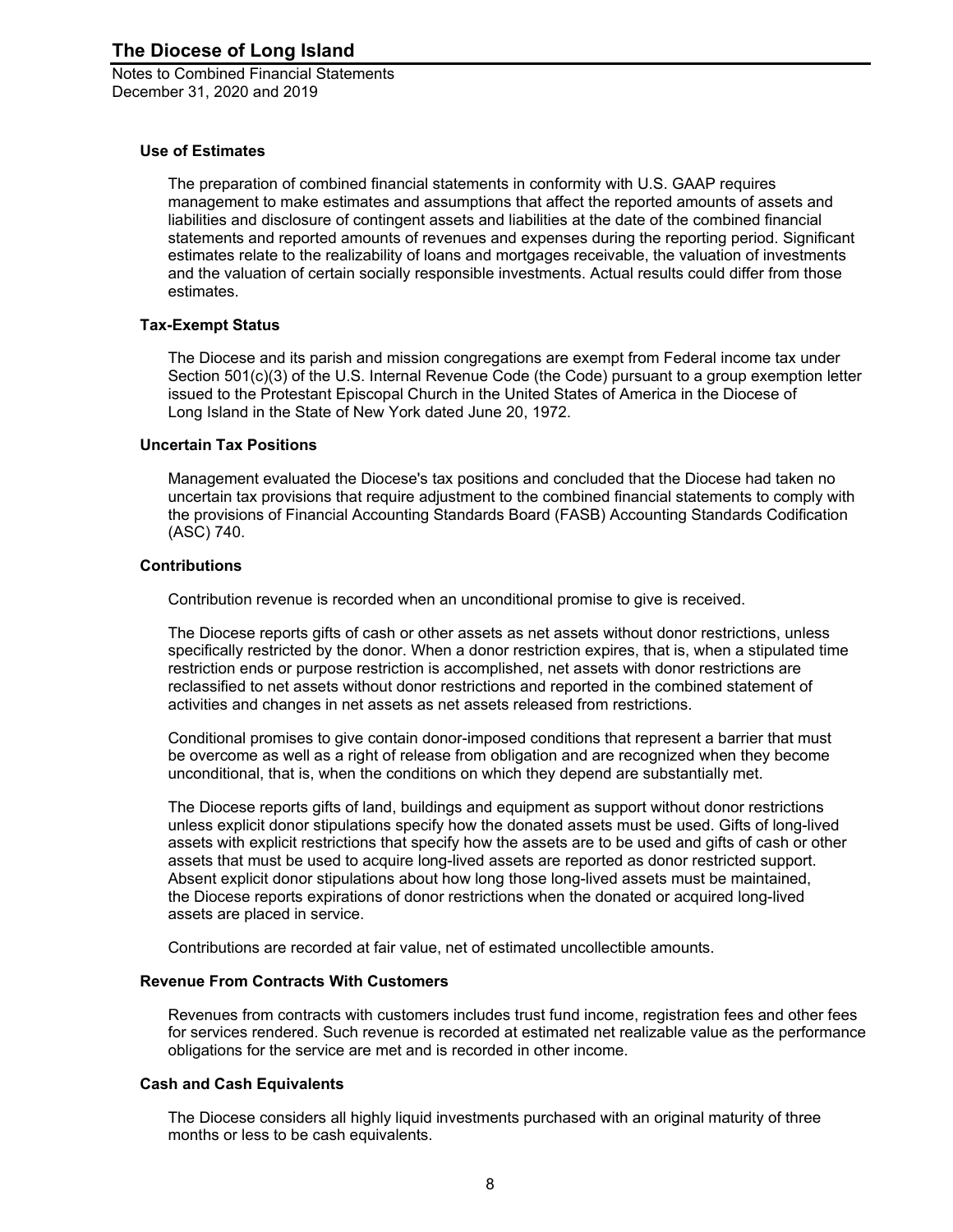> The Diocese maintains a majority of its cash and cash equivalents with one financial institution, and generally, such cash and cash equivalents are in excess of federal insurance limits. There have been no historical losses with respect to balances held in excess of federal insurance limits.

#### **Investment Valuation**

Investments are reported at fair value and are recorded on a trade date basis. Securities listed on national exchanges are valued at closing sales prices or, in the absence of recorded sales, at the mean of the closing bid and asked prices on such exchanges. Over-the-counter securities are valued at the mean of the closing bid prices on December 31. Other investments, consisting primarily of mortgages and loans, are stated at cost which approximates estimated fair value.

Alternative investments include investments in limited partnerships and hedge funds and are carried at fair value using the net asset value (NAV) per share practical expedient. In accordance with Accounting Standards Update (ASU) 2015-07, *Disclosures for Investments in Certain Entities That Calculate Net Asset Value Per Share (or Its Equivalent)*, these investments are not categorized within the fair value hierarchy. Fair value is estimated by management of the alternative investment partnership or fund. Because alternative investments may not be readily marketable, the estimated value is subject to uncertainty and, therefore, may differ from the value that would have been used had a ready market for the investment existed. Such differences could be material. Certain of the partnerships enter into contractual commitments, including futures and option contracts and other derivative financial instruments. These contracts are valued by the partnerships at the last reported sales price and involve elements of market risk in excess of the amounts recognized on the partnership statement of financial condition. Risks arise from the potential changes in securities values and interest rates.

The Diocese records its share of the net income or loss for the accounting period in proportion to its participating percentage in each partnership.

Some of the Diocese's investments are pooled to facilitate their management. Investment income is allocated among the individual components of net assets based on donor restrictions or the absence thereof, using percentage of participation based on their carrying value or fair value.

Purchases and sales of securities are reflected on a trade date basis. Dividend income is recorded on the ex-dividend date and interest income is recorded as earned on an accrual basis. Unrealized gains and losses are determined by comparison of specific costs of acquisition to fair values at the last day of the fiscal year. Net realized gains or losses on sales of investments are recorded on the trade date and are determined on the basis of average cost.

#### **Fair Value Measurements**

In assessing the fair value of financial instruments, the Diocese has used a variety of methods and assumptions, which were based on estimates of market conditions and risks existing at the time. The fair value of financial instruments approximates their carrying value because of the current nature of these instruments. The carrying value of investments has been measured at fair value.

Assets and liabilities recorded at fair value are categorized based upon the level of judgment associated with the inputs used to measure their fair value. Level inputs are as follows:

Level 1 - Unadjusted, quoted market prices in active markets for identical assets.

Level 2 - Inputs other than quoted market prices included in Level 1 that are observable for the asset through corroboration with market data at the measurement date, including similar assets in less active markets.

Level 3 - Unobservable inputs that are supported by little or no market activity that reflect management's best estimate of what market participants would use in pricing the asset at the measurement date.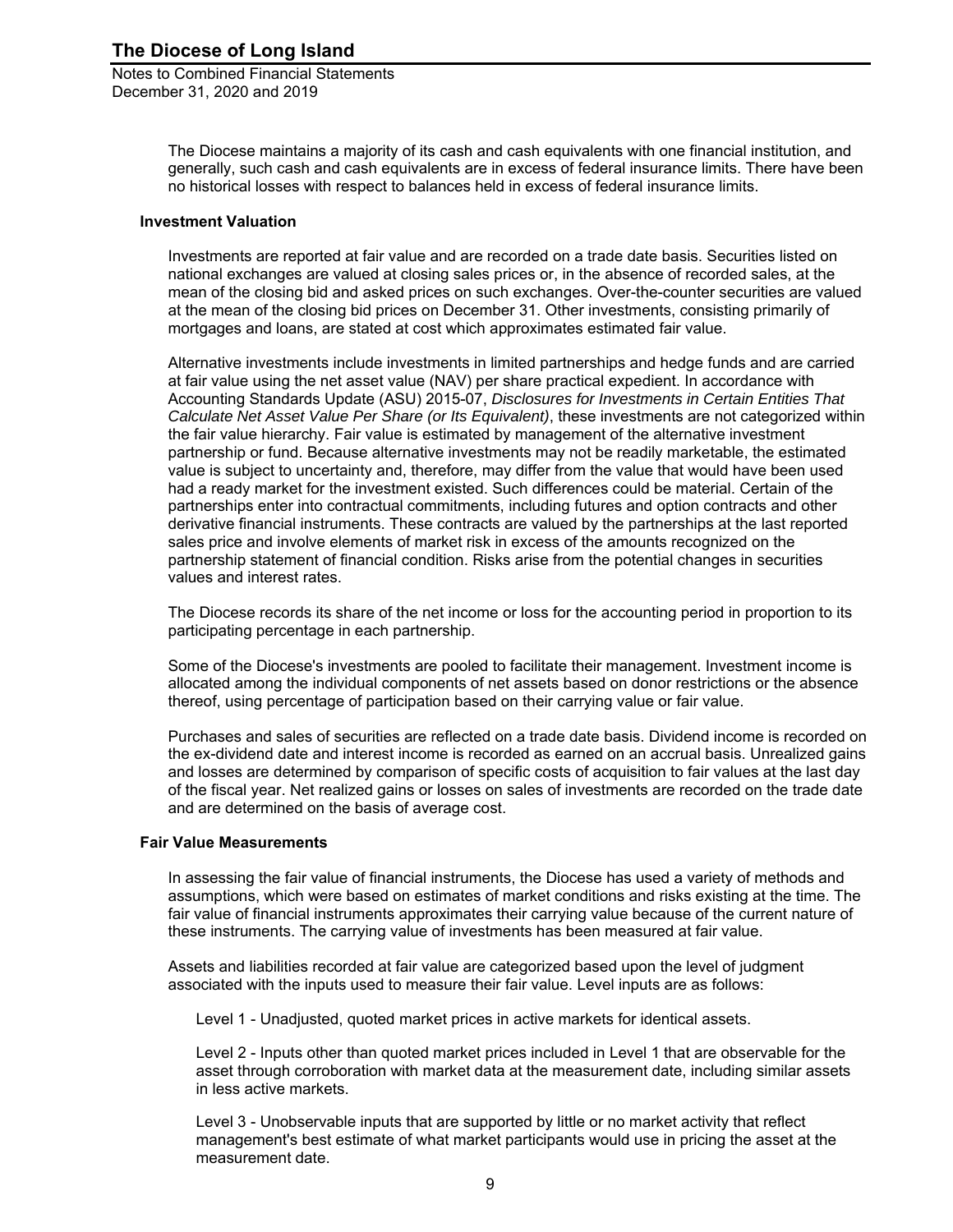> The fair value of actively traded debt and equity securities is based on quoted market prices. Privately held debt and equity securities are estimated using a variety of valuation methodologies, including both market and income approaches, where an observable quoted market does not exist and are generally classified as Level 3.

A financial instrument's level within the fair value hierarchy is based on the lowest level of any input that is significant to the fair value measurement. The inputs or methodology used for valuing investments are not necessarily an indication of the risk associated with investing in those investments.

Fair value estimates are made at a point in time, based on relevant market data, as well as the best information available about the financial instrument. Fair value estimates for financial instruments for which no or limited observable market data is available are based on judgments regarding current economic conditions, liquidity discounts, currency, credit and interest rate risks, loss experience and other factors. These estimates involve significant uncertainties and judgments and cannot be determined with precision. As a result, such calculated fair value estimates may not be realizable in a current sale or immediate settlement of the instrument. In addition, changes in the underlying assumptions used in the fair value measurement technique, including discount rates, liquidity risks and estimates of future cash flows, could significantly affect these fair value estimates. Because of the inherent uncertainty of valuation, this estimated value may differ from the value that would have been used had a ready market for these investments existed, and the differences could be material.

The Diocese's alternative investments consist of a variety of limited liability investment entities, with a variety of investment strategies. These investment funds primarily invest in marketable securities and derivative financial instruments. These investment funds are carried at estimated fair value as determined by the Investment Manager. The Investment Manager bases the estimated fair value of these investment funds on the underlying fund's NAV, an analysis of the underlying investments and financial information of the entities.

The Diocese assessed the fair value of its loans and mortgages receivable based on historical experience with such parties and the underlying interest rates of such agreements.

#### **Land, Buildings and Improvements**

The Diocese carries its donor restricted land, buildings and improvements at replacement and other values. Land, buildings and improvements, without donor restrictions, are recorded at historical cost. The Diocese does not record periodic depreciation charges on any of its fixed assets. Further, the Diocese does not capitalize purchases of capital assets with the exception of certain land and buildings. U.S. GAAP requires that fixed assets be capitalized at cost and that depreciation expense be recorded over the useful lives of the assets. Because the Diocese does not maintain complete records of its fixed asset purchases, it is not practical to determine the cumulative dollar effect of the foregoing on the combined financial statements in accordance with U.S. GAAP.

While the Diocese holds the title to many of the properties of the congregations it serves, because the Diocese has no control over the property and the congregations maintain beneficial use of the properties, the Diocese does not record these assets in the combined financial statements. In the event that a mission or parish dissolves, beneficial ownership of the property held by the congregation reverts to the Diocese, which normally sells it. Revenue from these sales is included in parish, mission and other support in the combined statement of activities and changes in net assets.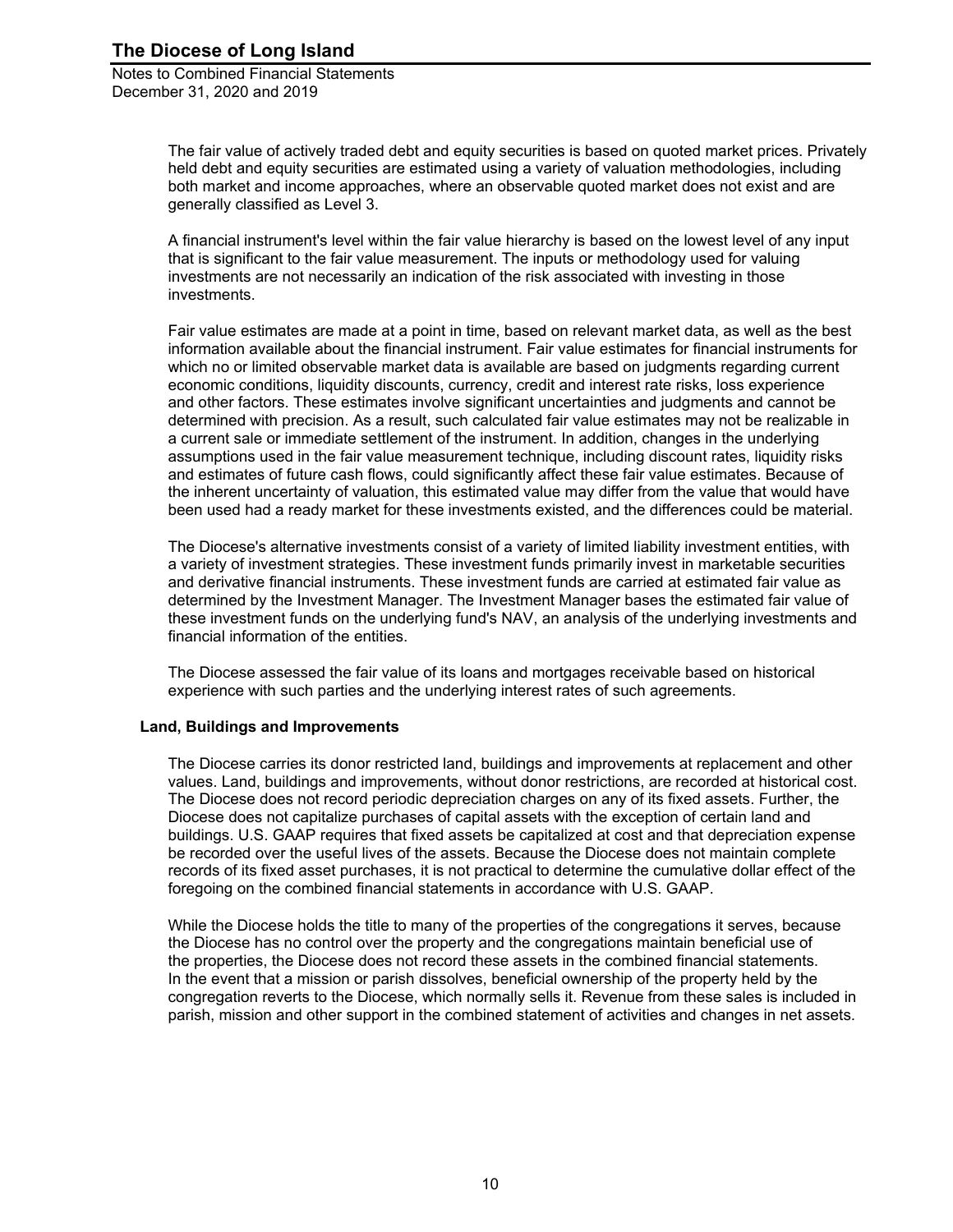#### **Trustees of the Estate**

The net asset balance without donor restrictions of \$41,254,176 and \$50,933,128 as of December 31, 2020 and 2019, respectively, represents funds owned and controlled by the Trustees of the Estate. The net asset balance in trust funds of \$61,937,695 and \$57,490,660 as of December 31, 2020 and 2019, respectively, represents primarily funds held in trust by and legally invested with the Trustees of the Estate, with income payable to others. Custodial funds ("C" funds) represent monies held by the Trustees of the Estate (including interest, dividends, realized gains and losses, and unrealized appreciation and depreciation), as custodian, for various parishes and other organizations and are recorded as a liability.

#### **Due to/Due From Other Funds**

Due to/due from other funds arise from advances to other funds for working capital and charges to other funds by the Diocese for their proportionate share of operating expenses. Interest expense/income has not been allocated to the funds on the amounts due to/from other funds.

#### **Risks and Uncertainties**

The Diocese attempts to diversify its investment portfolio. Investment securities are exposed to various risks such as interest rate, market and credit. Due to the level of risk associated with certain investment securities and the level of uncertainty related to changes in value of investment securities, it is at least possible that changes in risks in the near term could materially affect investment balances as reported in the combined statement of financial position and the combined statement of activities and changes in net assets.

Credit risk is the possibility that loss may occur from a failure of a counterparty to a financial instrument to perform according to the terms of a contract. Collateral or other security is not required by the Diocese to support financial instruments with credit risk, primarily investments in the Revolving Loan Fund. The maximum loss from such investments is limited to amounts recorded in the combined financial statements.

#### **Recent Accounting Pronouncements**

In 2020, the Diocese adopted ASU 2014-09, *Revenue From Contracts With Customers (Topic 606)*. The core principle of ASU 2014-09 requires recognition of revenue to depict the transfer of goods or services to customers at an amount that reflects the consideration for what an organization expects it will receive in association with this exchange. Management determined there was no impact on revenue recognition methodologies due to the adoption of ASU 2014-09.

In August 2018, the FASB issued ASU 2018-13, *Disclosure Framework - Changes to the Disclosure Requirements for Fair Value Measurement*. ASU 2018-13 modifies the disclosure requirements for fair value measurements in *Topic 820, Fair Value Measurement*. The amendments are based on the concepts in the FASB Concepts Statement, *Conceptual Framework for Financial Reporting—Chapter 8: Notes to Financial Statements*, which the Board finalized on August 28, 2018. ASU 2018-13 is effective for fiscal years beginning after December 15, 2019. Management has adopted the provisions of this new standard for the year ended December 31, 2020. This standard was retrospectively applied.

In September 2020, the FASB issued ASU 2020-07, *Not-for-Profit Entities (Topic 958): Presentation and Disclosures by Not-for-Profit Entities for Contributed Nonfinancial Assets.* The ASU is intended to improve transparency in the reporting of contributed nonfinancial assets, also known as gifts-in-kind, for not-for-profit organizations. The amendments in this ASU should be applied on a retrospective basis and are effective for annual periods beginning after June 15, 2021. Early adoption is permitted. Management is currently evaluating the impact of ASU 2020-07 on the Diocese's combined financial statements.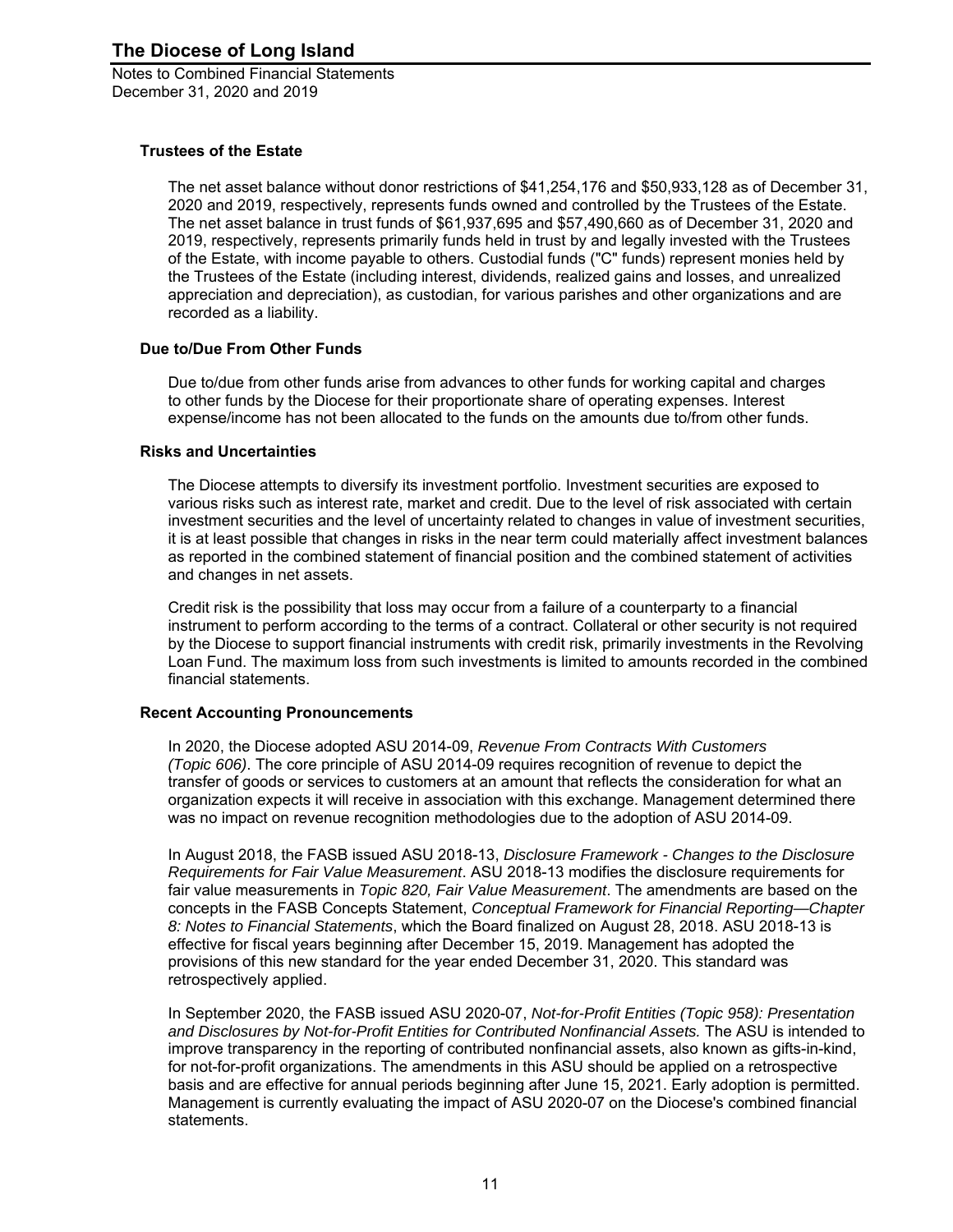#### **Functional Allocation of Expenses**

The costs of providing program and other activities have been summarized on a functional basis in the combined statements of activities and changes in net assets and functional expenses. Accordingly, certain costs have been allocated among the programs and supporting services benefited. Expenses are directly charged to their appropriate natural and functional classifications. Expenses not directly charged which are allocated based on time and effort include salaries, fringe benefits and payroll taxes. Expenses not directly charged which are allocated based on square footage include utilities, real estate taxes and property/liability insurance.

#### **Subsequent Events**

The Diocese evaluated all subsequent events or transactions that occurred through February 9, 2022, which is the date the combined financial statements are available for issuance, for inclusion or disclosure in the combined financial statements. During this period, the Diocese did not have any subsequent events that required recognition or disclosure in the combined financial statements.

#### **3. Investments**

Investments are held in the Investment Fund, which is managed by the Trustees of the Estate in accordance with the terms of the Declaration of Trust.

The Investment Funds' investment portfolio as of December 31, 2020 and 2019 is comprised of the following:

|                                                                                                         | 2020                                                      |                                                           |
|---------------------------------------------------------------------------------------------------------|-----------------------------------------------------------|-----------------------------------------------------------|
|                                                                                                         | <b>Fair Value</b>                                         | Cost                                                      |
| Mutual funds<br>Alternative investments                                                                 | 149,707,071<br>\$<br>19,712,566                           | 128,594,423<br>\$<br>14,464,475                           |
| Total                                                                                                   | 169,419,637<br>S                                          | 143,058,898<br>\$.                                        |
|                                                                                                         | 2019                                                      |                                                           |
|                                                                                                         | <b>Fair Value</b>                                         | Cost                                                      |
| Mutual fund equity securities<br>Mutual fund debt securities<br><b>REITS</b><br>Alternative investments | \$<br>56,902,196<br>22,375,332<br>8,849,324<br>78,612,929 | \$<br>41,957,102<br>22,040,513<br>8,164,535<br>53,827,419 |
| Total                                                                                                   | 166,739,781<br>\$                                         | 125,989,569<br>\$                                         |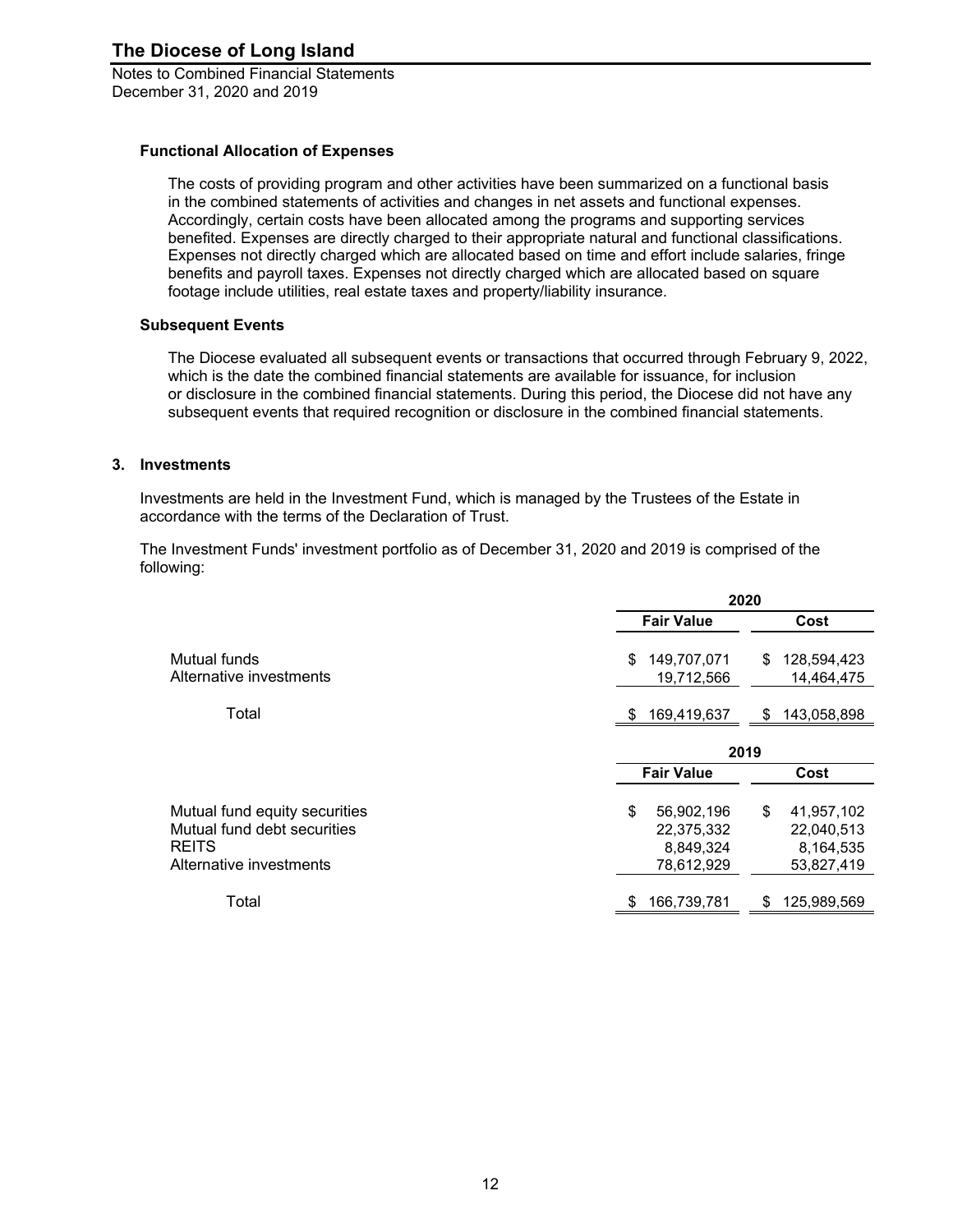Notes to Combined Financial Statements December 31, 2020 and 2019

In 2020 and 2019, the change in net assets generated by the investments was \$17,704,829 and \$28,476,557, respectively. Of this amount, \$12,772,034 and \$21,172,830 related to the Diocese in 2020 and 2019, respectively. The balance was allocated to various parishes and other organizations whose funds are held by the Trustees of the Estate, as custodian. The investment return earned by the Diocese is recorded in the combined statement of activities and changes in net assets as follows:

|                                                                                                                | December 31, 2020 |                                                       |    |                                                        |    |                                                         |  |
|----------------------------------------------------------------------------------------------------------------|-------------------|-------------------------------------------------------|----|--------------------------------------------------------|----|---------------------------------------------------------|--|
|                                                                                                                |                   | <b>Without</b><br><b>Donor</b><br><b>Restrictions</b> |    | With<br><b>Donor</b><br><b>Restrictions</b>            |    | <b>Total</b>                                            |  |
| Investment income:<br>Dividends and interest<br>Net realized gains<br>Net unrealized losses<br><b>Expenses</b> | \$                | 914,358<br>8,355,528<br>(4,084,101)<br>(160, 701)     | \$ | 1,409,625<br>12,881,348<br>(6, 296, 277)<br>(247, 746) | \$ | 2,323,983<br>21,236,876<br>(10, 380, 378)<br>(408, 447) |  |
| Total return on investments, net                                                                               |                   | 5,025,084                                             | \$ | 7,746,950                                              | \$ | 12,772,034                                              |  |
|                                                                                                                |                   |                                                       |    | December 31, 2019                                      |    |                                                         |  |
|                                                                                                                |                   | <b>Without</b><br><b>Donor</b><br><b>Restrictions</b> |    | With<br><b>Donor</b><br><b>Restrictions</b>            |    | <b>Total</b>                                            |  |
| Investment income:<br>Dividends and interest<br>Net realized gains<br>Net unrealized gains<br><b>Expenses</b>  | \$                | 1,244,507<br>357,200<br>9,615,562<br>(300, 290)       | \$ | 1,169,140<br>335,567<br>9,033,250<br>(282, 106)        | \$ | 2,413,647<br>692,767<br>18,648,812<br>(582, 396)        |  |
| Total return on investments, net                                                                               | \$                | 10,916,979                                            | \$ | 10,255,851                                             | \$ | 21,172,830                                              |  |

The Investment Fund pays a monthly dividend based on a rolling 36 month average fair value per share of beneficial interest, regardless of the actual return on investments. The rate is determined by subtracting from the expected total return a factor for inflation and administrative expense. In 2020 and 2019, the dividend rate was 4.50 percent. The rate is subject to review as conditions warrant.

The following tables summarize fair value measurements of investments as of December 31, 2020 and 2019:

|                                                                         |                                 |                   | 2020                            |                                 |                                                                    |
|-------------------------------------------------------------------------|---------------------------------|-------------------|---------------------------------|---------------------------------|--------------------------------------------------------------------|
|                                                                         | <b>Fair Value</b>               | Level 1           | Level 2                         | Level 3                         | <b>Investments</b><br><b>Measured at Net</b><br><b>Asset Value</b> |
| Investment Fund Investments:<br>Mutual funds<br>Alternative investments | 149,707,071<br>S.<br>19,712,566 | 149,707,071<br>\$ | \$<br>$\sim$                    | \$<br>$\sim$                    | \$<br>$\overline{\phantom{0}}$<br>19,712,566                       |
| Total investments                                                       | 169,419,637<br>S                | 149,707,071<br>S  | \$.<br>$\overline{\phantom{a}}$ | \$.<br>$\overline{\phantom{a}}$ | 19,712,566<br>\$.                                                  |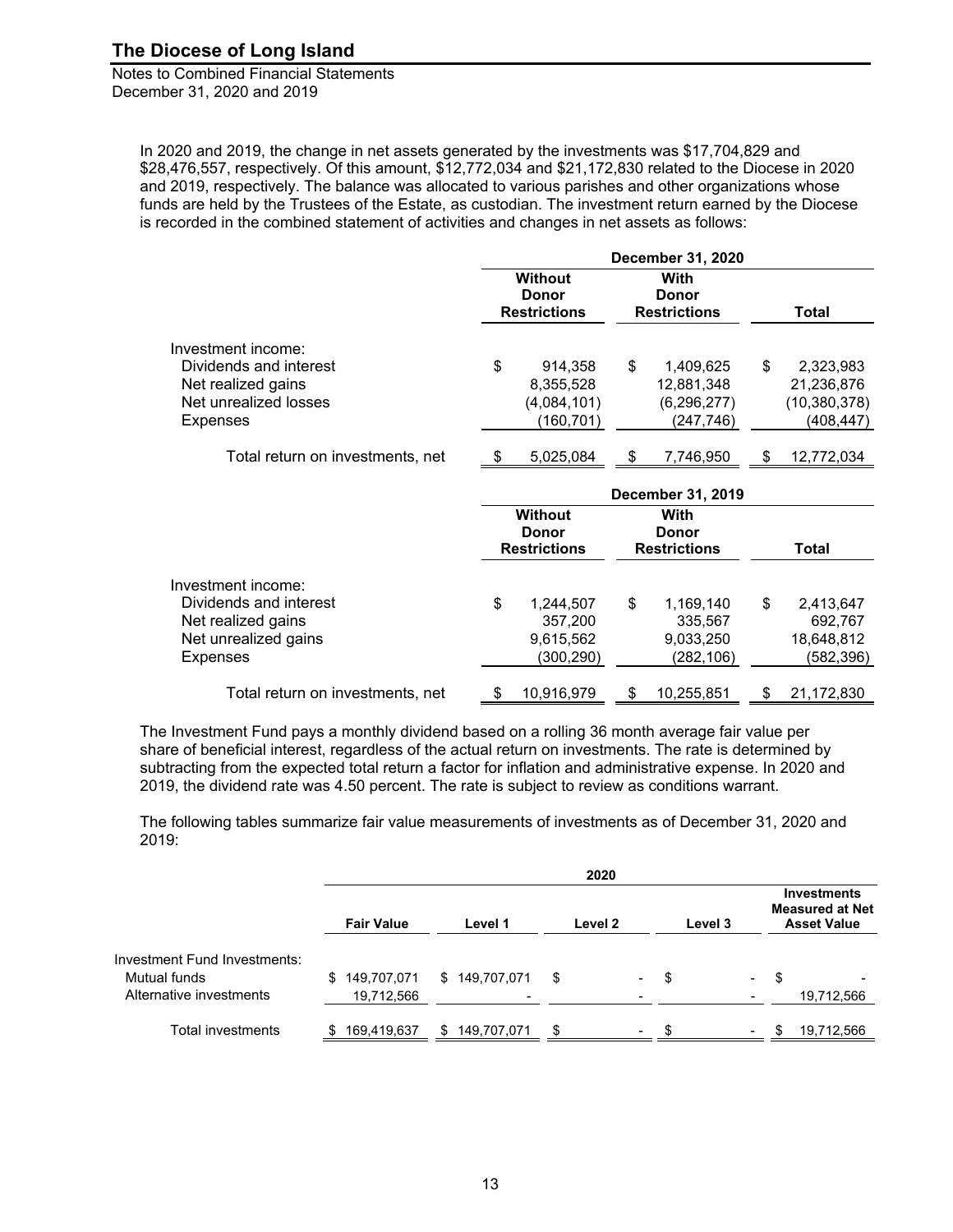Notes to Combined Financial Statements December 31, 2020 and 2019

|                               |   |                   |     |            | 2019    |                          |         |                          |    |                                                                    |
|-------------------------------|---|-------------------|-----|------------|---------|--------------------------|---------|--------------------------|----|--------------------------------------------------------------------|
|                               |   | <b>Fair Value</b> |     | Level 1    | Level 2 |                          | Level 3 |                          |    | <b>Investments</b><br><b>Measured at Net</b><br><b>Asset Value</b> |
| Investment Fund Investments:  |   |                   |     |            |         |                          |         |                          |    |                                                                    |
| Mutual fund equity securities | S | 56,902,196        | \$  | 56,902,196 | \$      | $\overline{\phantom{a}}$ | \$      | $\overline{\phantom{0}}$ | \$ |                                                                    |
| Mutual fund debt securities   |   | 22,375,332        |     | 22,375,332 |         |                          |         |                          |    |                                                                    |
| <b>REITS</b>                  |   | 8,849,324         |     | 8,849,324  |         |                          |         | -                        |    |                                                                    |
| Alternative investments       |   | 78,612,929        |     |            |         |                          |         |                          |    | 78,612,929                                                         |
|                               |   |                   |     |            |         |                          |         |                          |    |                                                                    |
| Total investments             | S | 166,739,781       | \$. | 88,126,852 | \$      |                          | \$      |                          | S  | 78,612,929                                                         |

The following tables present a summary of alternative investments measured at fair value using the NAV per share (or its equivalent) of such investments as a practical expedient for fair value as of December 31, 2020 and 2019:

|                                                                   |                        |                                                                                     |    |  |                                                                          |             | 2020                                                                 |     |                             |                                                                          |                                                                                 |                                                                          |  |
|-------------------------------------------------------------------|------------------------|-------------------------------------------------------------------------------------|----|--|--------------------------------------------------------------------------|-------------|----------------------------------------------------------------------|-----|-----------------------------|--------------------------------------------------------------------------|---------------------------------------------------------------------------------|--------------------------------------------------------------------------|--|
|                                                                   |                        | <b>Blackstone</b><br><b>Partners</b><br><b>Offshore Fund -</b><br><b>CC2 Shares</b> |    |  | <b>Blue Mountain</b><br><b>Credit</b><br><b>Alternative</b><br>Fund Ltd. |             |                                                                      |     |                             | <b>PEG Global</b><br><b>Private Equity IX</b><br><b>Offshore Special</b> | <b>Hall Capital</b><br><b>Partners</b><br><b>Absolute</b><br><b>Return Fund</b> |                                                                          |  |
| Fair Value as of<br>December 31, 2020                             |                        | \$<br>9,792,243                                                                     |    |  | \$                                                                       | 997,598     |                                                                      | \$  |                             | 883,980                                                                  | \$                                                                              | 8,038,745                                                                |  |
| Significant investment strategy                                   |                        | Multi-strategy<br>(a)                                                               |    |  | Alternative<br>credit                                                    |             | Corporate<br>Finance and<br>Venture                                  |     | Multi-strategy              |                                                                          |                                                                                 |                                                                          |  |
| Remaining life<br>Unfunded commitments<br>Timing to draw down     |                        | N/A<br>None<br>N/A                                                                  |    |  |                                                                          | N/A<br>None |                                                                      |     | Capital<br>N/A<br>9,116,022 |                                                                          |                                                                                 | N/A<br>None                                                              |  |
| commitments<br>Redemption terms<br><b>Redemption restrictions</b> | 95 days notice<br>None |                                                                                     |    |  | N/A<br>(b)<br>(b)                                                        |             |                                                                      |     |                             | N/A<br>(c)<br>(c)                                                        |                                                                                 | N/A<br>(d)<br>(d)                                                        |  |
|                                                                   | 2019                   |                                                                                     |    |  |                                                                          |             |                                                                      |     |                             |                                                                          |                                                                                 |                                                                          |  |
|                                                                   |                        | <b>BlackRock</b><br>Russell 1000<br>Growth<br><b>Fund B</b>                         |    |  | <b>Blue Mountain</b><br><b>Credit</b><br><b>Alternative</b><br>Fund Ltd. |             | <b>Blackstone</b><br><b>Partners</b><br><b>Offshore Fund</b><br>Ltd. |     |                             | <b>GlobeFlex</b><br>International<br>All-Cap<br>Commingled<br>Trust      |                                                                                 | <b>Hall Capital</b><br><b>Partners</b><br>Absolute<br><b>Return Fund</b> |  |
| Fair Value as of<br>December 31, 2019                             | \$                     | 37,144,556                                                                          | \$ |  | 4,275,814                                                                | \$          | 9,536,463                                                            |     | \$                          | 20,164,897                                                               | \$                                                                              | 7,491,199                                                                |  |
| Significant investment strategy                                   |                        | Equities                                                                            |    |  | Alternative<br>credit                                                    |             | Multi-strategy                                                       |     |                             | Capital<br>appreciation of<br>international<br>equities                  |                                                                                 | Multi-strategy                                                           |  |
| Remaining life                                                    |                        | N/A                                                                                 |    |  | N/A                                                                      |             | N/A                                                                  |     |                             | N/A                                                                      |                                                                                 | N/A                                                                      |  |
| Unfunded commitments<br>Timing to draw down                       |                        | None                                                                                |    |  | None                                                                     |             | None                                                                 |     |                             | None                                                                     |                                                                                 | None                                                                     |  |
| commitments                                                       |                        | N/A                                                                                 |    |  | N/A                                                                      |             | N/A                                                                  |     |                             | N/A                                                                      |                                                                                 | N/A                                                                      |  |
| Redemption terms                                                  |                        | Daily                                                                               |    |  | (b)                                                                      |             | Quarterly                                                            |     |                             | Monthly                                                                  |                                                                                 | Annual                                                                   |  |
| Redemption restrictions                                           |                        | (d)                                                                                 |    |  | (b)                                                                      |             | (d)                                                                  | (d) |                             |                                                                          |                                                                                 | (d)                                                                      |  |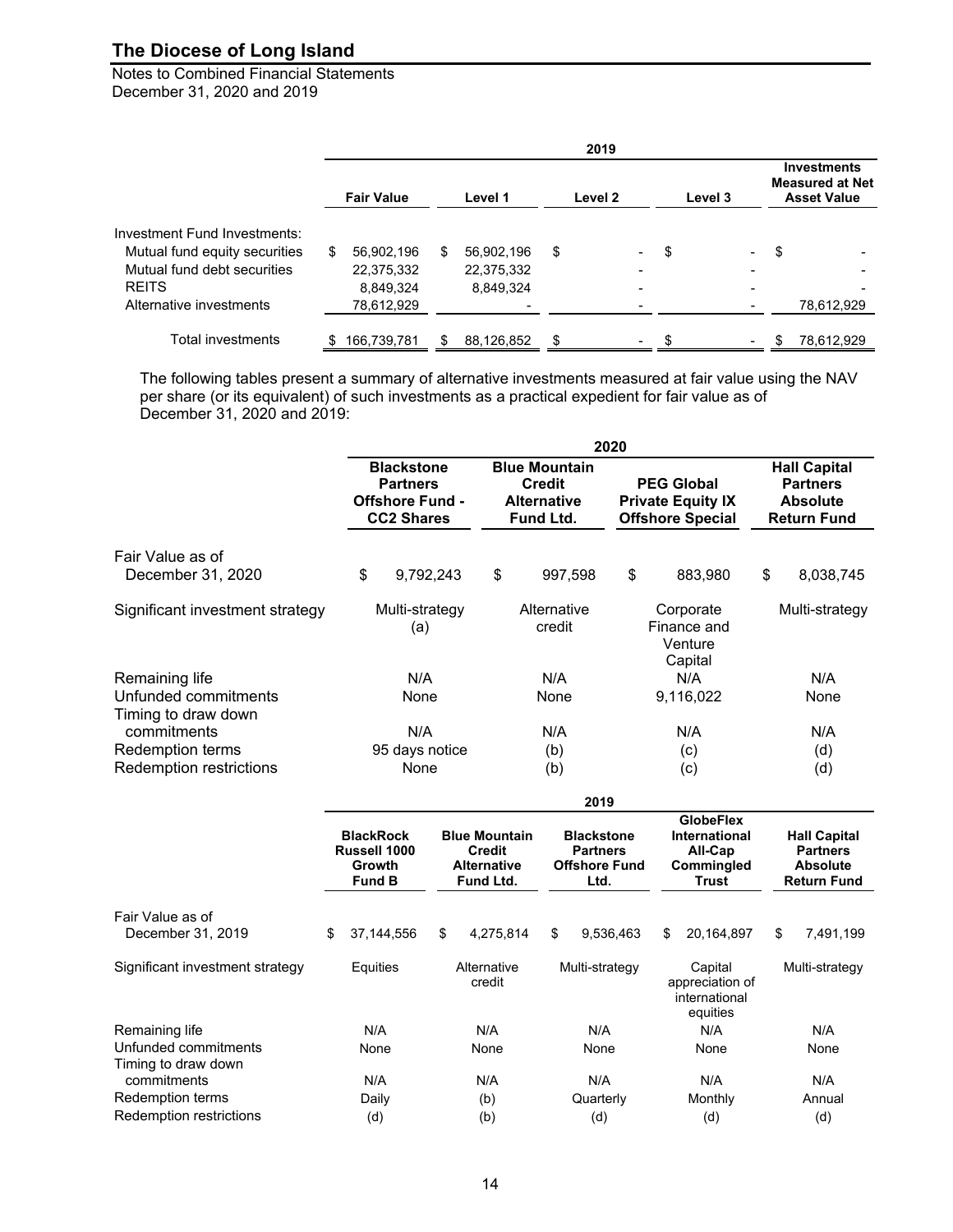Notes to Combined Financial Statements December 31, 2020 and 2019

- (a) This fund invests primarily in nontraditional investment funds, including, but not limited to, multi-category, credit-driven, equity and relative value.
- (b) Fund is a liquidating partnership. Liquidation is expected to occur.
- (c) This fund has no redemption rights; all distributions will occur at the general partner discretion.
- (d) All redemptions may be gated based on the volume of redemption requests.

As of December 31, 2020 and 2019, investments at fair value include \$58,386,547 and \$53,611,116, respectively, of Trust Funds and \$81,185,106 and \$74,471,889, respectively, of Custodial Funds. Other Investments also represent restricted investments. See Note 6 for additional information on endowments.

#### **4. Loans and Mortgages Receivable**

Loans receivable are as follows as of December 31, 2020 and 2019:

|                                                           | 2020         | 2019         |
|-----------------------------------------------------------|--------------|--------------|
| Loan to individual (interest free, due August 1, 2036)    | \$<br>58,900 | \$<br>60.400 |
| Canaan Yipsung Church (interest free, due immediately)    | 36,492       | 36,492       |
| St. Augustine, Brooklyn (2.5% interest, due immediately)  | 21.347       | 23.954       |
| Loan to individual (4.5% interest, due April 1, 2021)     | 20.139       | 28.377       |
| St. James (5.5%, due April 1, 2021)                       | 17.108       | 22,049       |
| St. Mary (5.5%, due June 1, 2024)                         | 15.812       | 18.906       |
| St. John's Lynbrook (interest free, due November 5, 2022) | 10.040       | 14.641       |
| Other Ioans                                               | 209,414      | 48,605       |
|                                                           |              |              |
| Total                                                     | 389,252      | 253.424      |

Mortgages receivable are as follows as of December 31, 2020 and 2019:

|                                                                                 | 2020    |     | 2019    |
|---------------------------------------------------------------------------------|---------|-----|---------|
| St. Joseph Anglican Church, Brooklyn<br>$(6.8\%$ interest, due October 1, 2028) | 184.605 | \$. | 188.295 |

Each mortgage requires monthly repayments of principal and interest.

The Diocese assesses the collectability of loans and mortgages and establishes reserves, if needed, for those that are unlikely to be collected.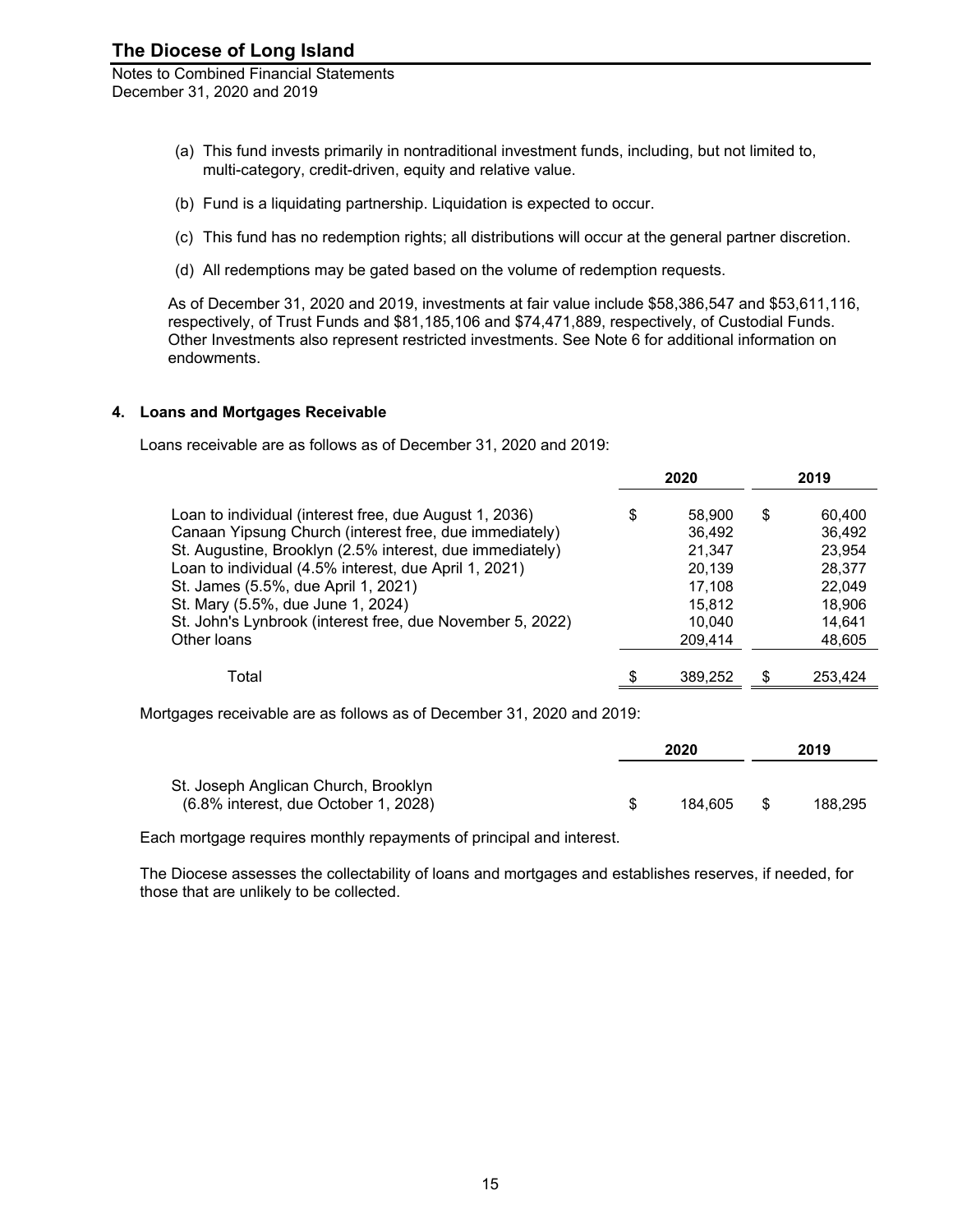Notes to Combined Financial Statements December 31, 2020 and 2019

#### **5. Land, Buildings and Improvements**

Diocesan real estate is as follows as of December 31, 2020 and 2019:

|                                      | <b>With Donor</b><br><b>Without Donor</b><br><b>Restrictions,</b><br><b>Restrictions</b><br><b>Perpetuity</b> |           |    |            |    | Total      |
|--------------------------------------|---------------------------------------------------------------------------------------------------------------|-----------|----|------------|----|------------|
| Land and buildings:                  |                                                                                                               |           |    |            |    |            |
| Cathedral of the Incarnation,        |                                                                                                               |           |    |            |    |            |
| Garden City, New York                | \$                                                                                                            |           | \$ | 20,318,101 | \$ | 20,318,101 |
| Trustees of the Estate Camp DeWolfe, |                                                                                                               |           |    |            |    |            |
| Wading River, New York               |                                                                                                               | 1,739,000 |    |            |    | 1,739,000  |
| Residence, 191 Kensington Road,      |                                                                                                               |           |    |            |    |            |
| Garden City, New York                |                                                                                                               | 347,880   |    |            |    | 347,880    |
| School of Theology Building,         |                                                                                                               |           |    |            |    |            |
| Garden City, New York                |                                                                                                               |           |    | 4,045,800  |    | 4,045,800  |
| Residence, 43 Euston Road,           |                                                                                                               |           |    |            |    |            |
| Garden City, New York                |                                                                                                               | 1,927,777 |    |            |    | 1,927,777  |
| Residence, 59 Third Street,          |                                                                                                               |           |    |            |    |            |
| Garden City, New York                |                                                                                                               | 2,342,518 |    |            |    | 2,342,518  |
| 301 North Side Road,                 |                                                                                                               |           |    |            |    |            |
| Wading River, New York               |                                                                                                               | 561,529   |    |            |    | 561,529    |
| Total                                | \$                                                                                                            | 6,918,704 | \$ | 24,363,901 | S  | 31,282,605 |

#### **6. Net Assets**

The Diocese has donor restricted endowment funds that are subject to the New York Prudent Management of Institutional Funds Act (NYPMIFA). New York State adopted NYPMIFA in September 2010. A Board designated endowment also exists for Episcopal Ministries.

The Diocese has interpreted NYPMIFA as requiring the presentation of the fair value of the original gift as of the gift date of the donor restricted endowment funds, absent explicit donor stipulation to the contrary. As a result of this interpretation, the Diocese classifies net assets restricted in perpetuity (a) the original value of gifts donated to the perpetual endowment, (b) the original value of subsequent gifts to the perpetual endowment and (c) accumulations to the perpetual endowment made in accordance with the direction of the applicable donor gift instrument at the time the accumulation is added to the endowment fund. Unless otherwise stated in the gift instrument, the assets in an endowment fund shall be donor restricted assets and net assets until appropriated for expenditure by the Diocese.

The Diocese has adopted investment policies for endowment assets that attempt to provide a predictable stream of funding to programs supported by its endowment while seeking to maintain purchasing power of the endowment assets. Endowment assets include those assets of donor restricted funds that the Diocese has to hold in perpetuity or for a donor-specific period(s). Under this policy, the endowment assets are invested in a manner that is intended to produce a return, net of inflation and investment management costs, of at least 4.5 percent per year. Actual returns in any given year may vary from this amount. The Diocese has interpreted NYPMIFA as permitting spending from underwater endowment funds received after the enactment of NYPMIFA. Spending of endowment funds, including underwater endowment funds, is subject to approval of Trustees.

To satisfy its long-term rate-of-return objectives, the Diocese relies on a total return strategy in which investment returns are achieved through both capital appreciation (realized and unrealized) and current yield (interest and dividends). The Diocese targets a diversified asset allocation that places a great emphasis on equity-based and alternative investments to achieve its long-term objectives within prudent risk constraints.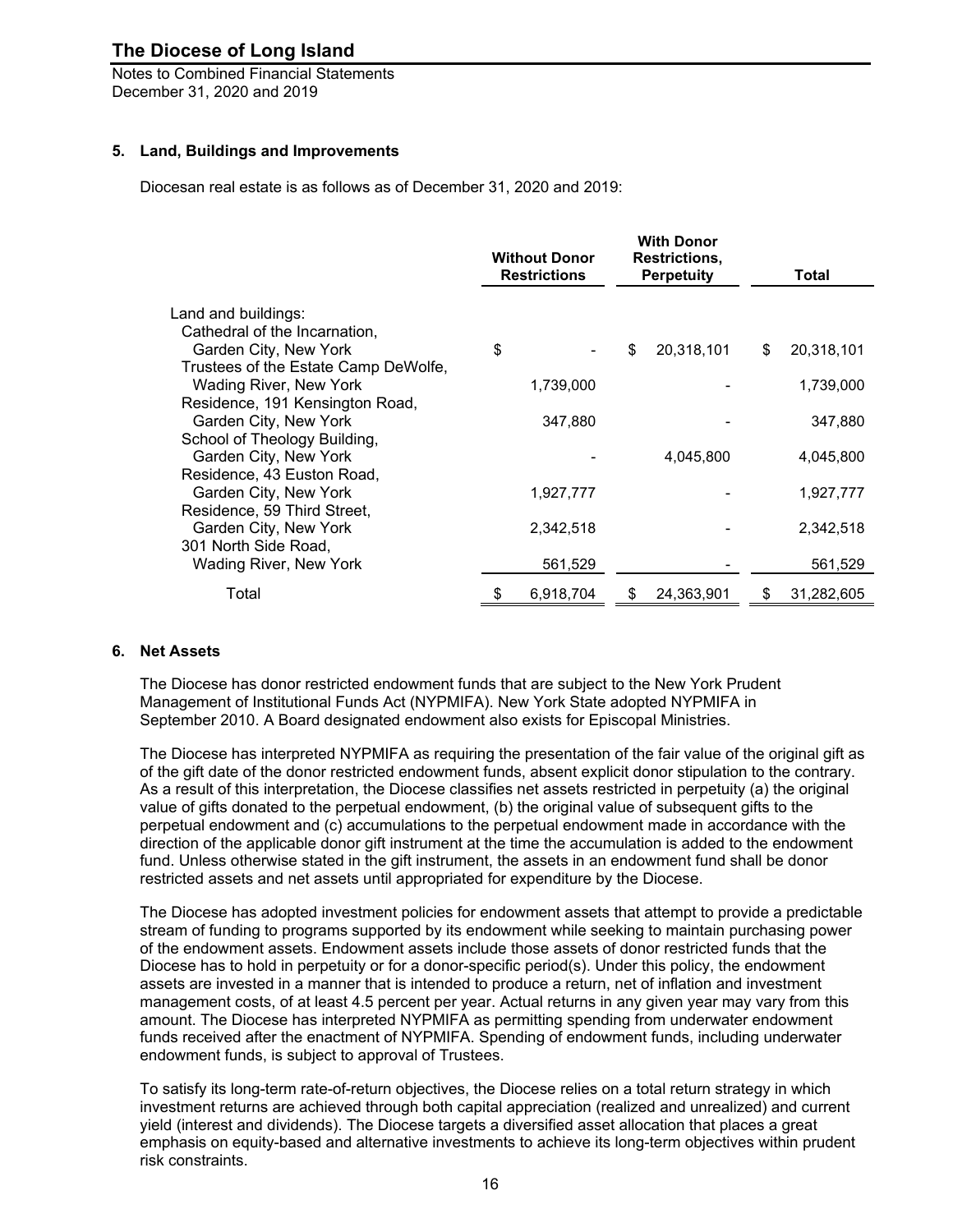Notes to Combined Financial Statements December 31, 2020 and 2019

> Changes in endowment and Board designated net assets for the years ended December 31, 2020 and 2019 consisted of the following:

|                                                             |                       | <b>Donor Restricted</b>           |    |               |                                   |            |  |
|-------------------------------------------------------------|-----------------------|-----------------------------------|----|---------------|-----------------------------------|------------|--|
|                                                             | <b>Original Gifts</b> | Unappropriated<br><b>Earnings</b> |    | Total         | <b>Board</b><br><b>Designated</b> |            |  |
| Balance, December 31, 2018<br>Return (loss) on investments, | \$<br>47,730,325      | \$<br>31,519,617                  | S  | 79,249,942    | \$                                | 13,340,273 |  |
| net                                                         |                       | 10,249,951                        |    | 10,249,951    |                                   | (565, 203) |  |
| Support and contributions<br>Appropriation of endowment     |                       | 2,415                             |    | 2,415         |                                   | 171.537    |  |
| assets for expenditure                                      |                       | (2,090,776)                       |    | (2,090,776)   |                                   | (974, 750) |  |
| Balance, December 31, 2019                                  | 47,730,325            | 39,681,207                        |    | 87,411,532    |                                   | 11,971,857 |  |
| Return on investments, net                                  |                       | 7,742,478                         |    | 7,742,478     |                                   | 2,591,687  |  |
| Support and contributions<br>Appropriation of endowment     |                       | 75                                |    | 75            |                                   | 132,056    |  |
| assets for expenditure                                      |                       | (2, 176, 276)                     |    | (2, 176, 276) |                                   | (928, 353) |  |
| Balance, December 31, 2020                                  | \$<br>47,730,325      | 45,247,484                        | \$ | 92,977,809    | \$                                | 13,767,247 |  |

Net assets without donor restrictions as of December 31, 2020 and 2019 are comprised of the following:

|                                             | 2020       |     | 2019       |
|---------------------------------------------|------------|-----|------------|
| Without donor restrictions:                 |            |     |            |
| Undesignated                                | 46,346,466 | \$. | 53,406,616 |
| Board designated for long-term investment   | 13,767,247 |     | 11,971,857 |
| Total net assets without donor restrictions | 60,113,713 |     | 65,378,473 |

Board designated net assets have been designated by the Board of Directors of the Episcopal Ministries of Long Island/Episcopal Community Services of Long Island and the Board of Trustees of the Trustees of the Estate for the purpose of long-term investment.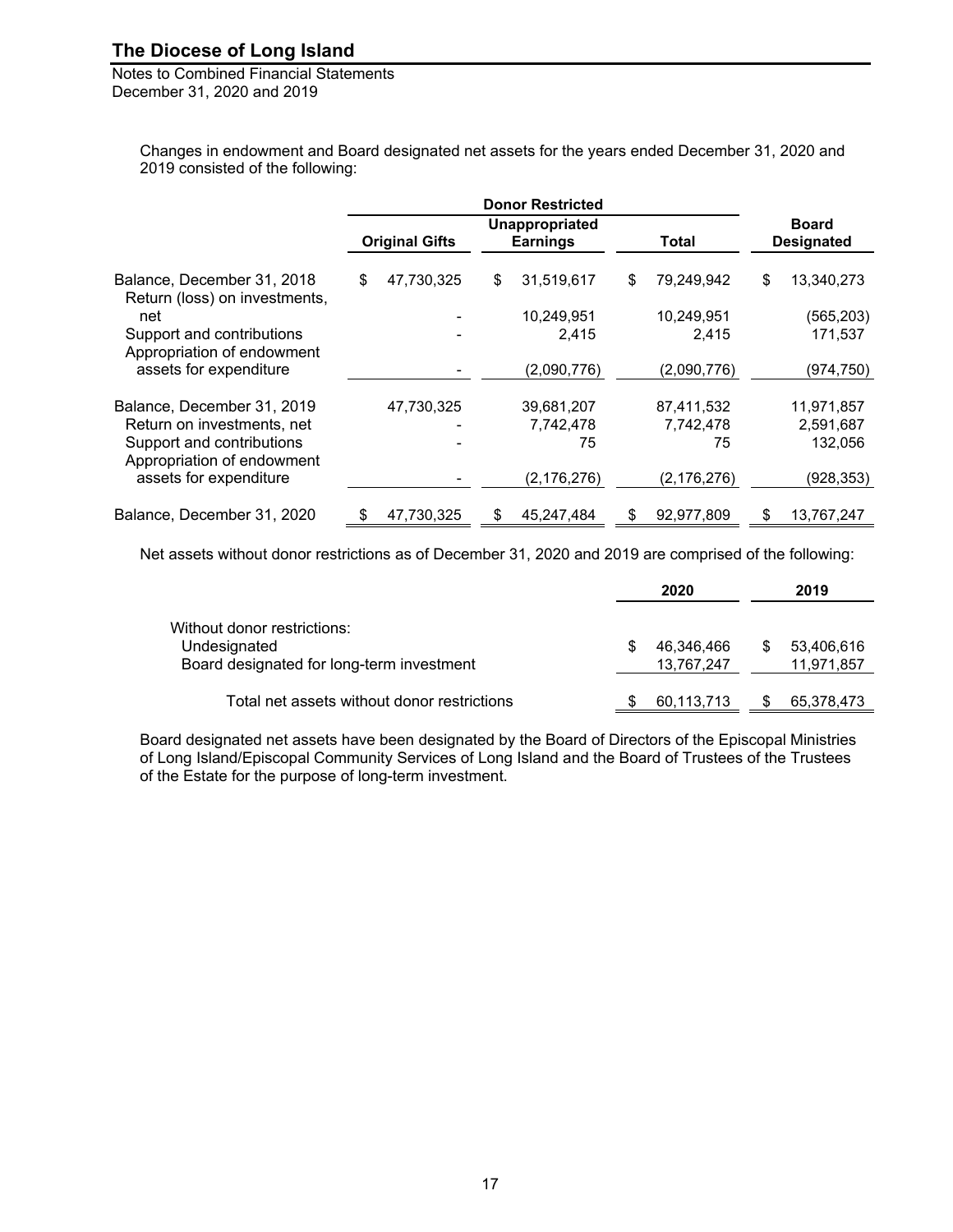Notes to Combined Financial Statements December 31, 2020 and 2019

Net assets with donor restrictions as of December 31, 2020 and 2019 are comprised of the following:

|                                                           | 2020             | 2019             |
|-----------------------------------------------------------|------------------|------------------|
|                                                           |                  |                  |
| With donor restrictions:                                  |                  |                  |
| Purpose restrictions:<br>Trustees:                        |                  |                  |
| Trust Funds for Parishes, Missions and Other Institutions | 18,040,170<br>\$ | \$<br>17,853,192 |
| Mercer Scholarship Fund for Episcopal Seminaries          | 24,519,891       | 20,709,502       |
| Mercer Maintenance Fund for Maintenance of                |                  |                  |
| School of Theology                                        | 1,406,658        | 956,991          |
|                                                           |                  |                  |
| Purpose restrictions:                                     |                  |                  |
| <b>Other Diocesan entities:</b>                           |                  |                  |
| <b>Trust Funds for Cathedral</b>                          | 7,514,877        | 6,395,634        |
| Trust Funds for programs, Camp DeWolfe                    | 46,763           | 42,291           |
|                                                           |                  |                  |
|                                                           | 51,528,359       | 45,957,610       |
| Restricted in perpetuity:                                 |                  |                  |
| Trustees:                                                 |                  |                  |
| School of Theology Building                               | 4,045,800        | 4,045,800        |
| Endowment funds for parishes, missions                    |                  |                  |
| and other institutions                                    | 5,549,967        | 5,549,967        |
| Mercer Scholarship Fund Endowment                         | 7,575,209        | 7,575,209        |
| Mercer Maintenance Fund Endowment                         | 800,000          | 800,000          |
|                                                           |                  |                  |
| Other Diocesan entities:                                  |                  |                  |
| Cathedral of the Incarnation Church Building              | 20,318,101       | 20,318,101       |
| <b>Endowment funds for Cathedral</b>                      | 9,039,585        | 9,039,585        |
| Endowment fund for programs, Episcopal Ministries         | 401,663          | 401,663          |
|                                                           |                  |                  |
|                                                           | 47,730,325       | 47,730,325       |
|                                                           |                  |                  |
| Total net assets with donor restrictions                  | 99,258,684<br>\$ | 93,687,935<br>\$ |

During the years ended December 31, 2020 and 2019, net assets with donor restrictions of \$2,176,276 and \$2,072,643, respectively, were released from restrictions by incurring expenses satisfying the restricted purposes as stipulated by the donors.

#### **7. Commitments and Contingencies**

#### **Guarantees**

The Diocese is the guarantor of loans taken by individual churches from the Episcopal Church Building Fund, in the amount of \$1,009,656 and \$1,764,713 as of December 31, 2020 and 2019, respectively.

#### **Litigation**

In the opinion of management, the Diocese is not subject to litigation for which the effect, if any, of an unfavorable settlement of such litigation would have a material adverse effect on the Diocese's combined financial position, results of activities or cash flows.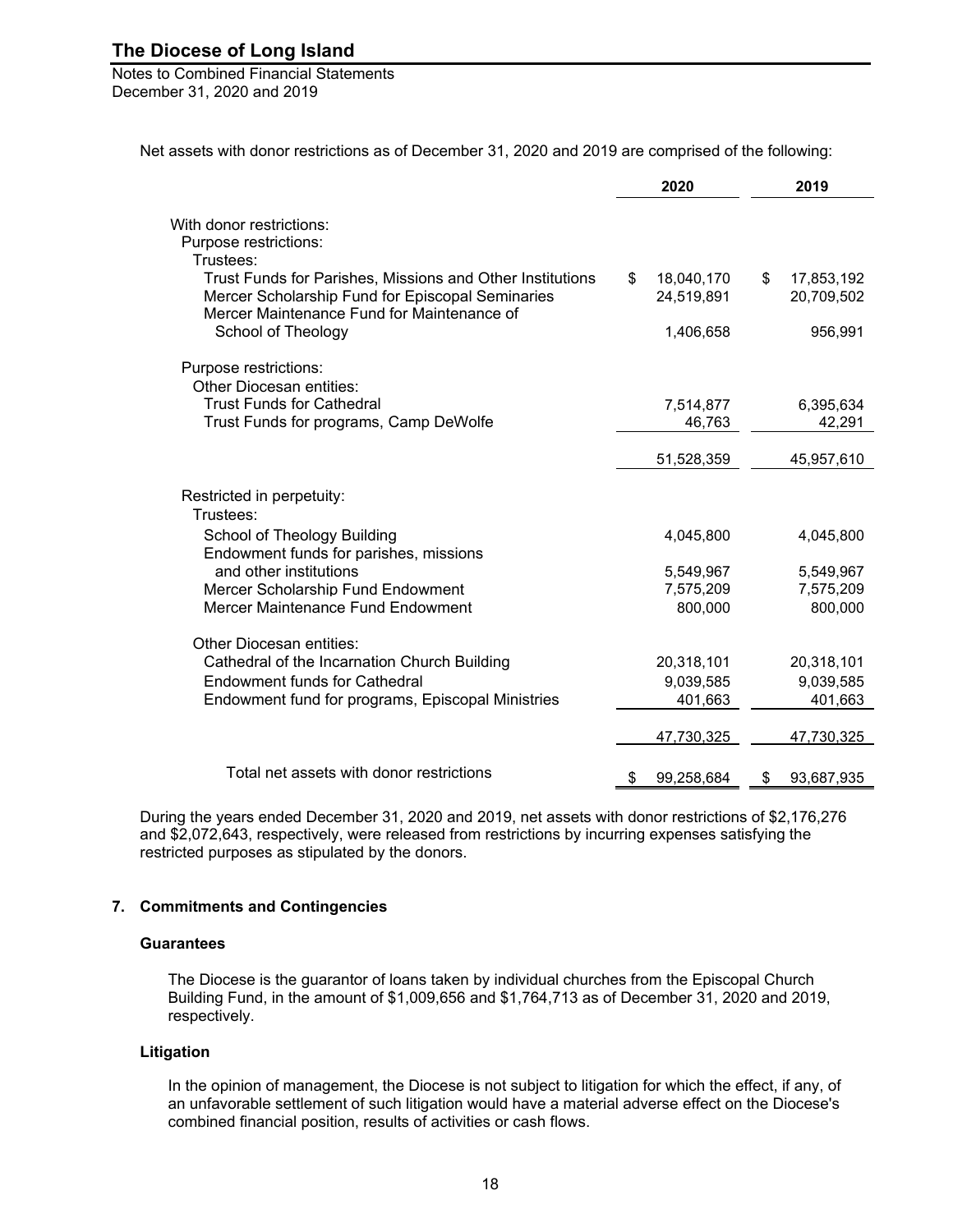Notes to Combined Financial Statements December 31, 2020 and 2019

#### **8. Pension Plans**

The Diocesan Council, in accordance with the 1991 General Convention Resolution #D165a (Lay Pension Plan), currently participates in The Episcopal Church Lay Employees Defined Contribution Retirement Plan (ECLERP) to provide retirement income benefits to full time retired lay employees in the Episcopal Church. ECLERP, established as a plan described in Section 401(a) of the Code in relation to employer contributions and in Section 403(b) of the Code in relation to employee contributions, is sponsored by The Church Pension Fund and administered by Fidelity. ECLERP is not subject to the terms of the Employee Retirement Income Security Act of 1974 (ERISA).

Under the plan, lay employees who are at least 21 years of age, who have completed 12 months of service and who work a minimum of 500 hours per year, are eligible to participate on the first of the month following employment. Employer contributions equal 12 percent of base pay with a 3 percent matching of voluntary contributions made by employees. Vesting in the employer base, matching contributions and any investment earnings on these amounts is immediate. Total lay employee's pension expense for the years ended December 31, 2020 and 2019 was \$246,377 and \$308,368, respectively.

Through December 31, 1995, lay employees of the Diocese were provided pension benefits under a noncontributory defined benefit plan which was guaranteed under a group annuity contract. The contract provided protection in the event that actual experience should be unfavorable, and to the extent that the plan had favorable experience a rate credit was realized. The credit has since been dissolved. The Plan continues to pay benefits to twenty four former and two current eligible lay employees. Contributions to the plan for the years ended December 31, 2020 and 2019 was \$79,630 and \$250,000, respectively.

#### **9. Multiemployer Pension Plan**

The Diocese participates in a noncontributory multiemployer defined benefit pension plan maintained by the Church Pension Fund (the Fund) which administers the clergy pension system for Episcopal churches throughout the United States. The risks of participating in a multiemployer plan differ from those of single-employer plans in the following respects:

- Assets contributed to the multiemployer plan by one employer may be used to provide benefits to employees of other participating employers.
- If a participating employer stops contributing to the plan, then the unfunded obligations of the plan may be borne by the remaining participating employers.
- If the Diocese chooses to stop participating in its multiemployer plan, then it may be required to pay an amount based on the underfunded status of the plan, referred to as a withdrawal liability.

As of March 31, 2021, the actuarial present value of accumulated plan benefit obligations of the plan total \$6,636,310, and the fair value of plan assets total \$13,901,084. Based on its audited financial statements as of March 31, 2021, the plan is more than 100 percent funded. The plan was not subject to a financial improvement plan or rehabilitation plan.

The Fund currently levies assessments at the rate of 18 percent of participants compensation, which includes salaries and housing and utility allowances. The amount charged to operations for clergy pensions was \$567,544 and \$452,691 for the years ended December 31, 2020 and 2019, respectively. The Diocese's contributions did not make up more than 5 percent of total contributions to the plan.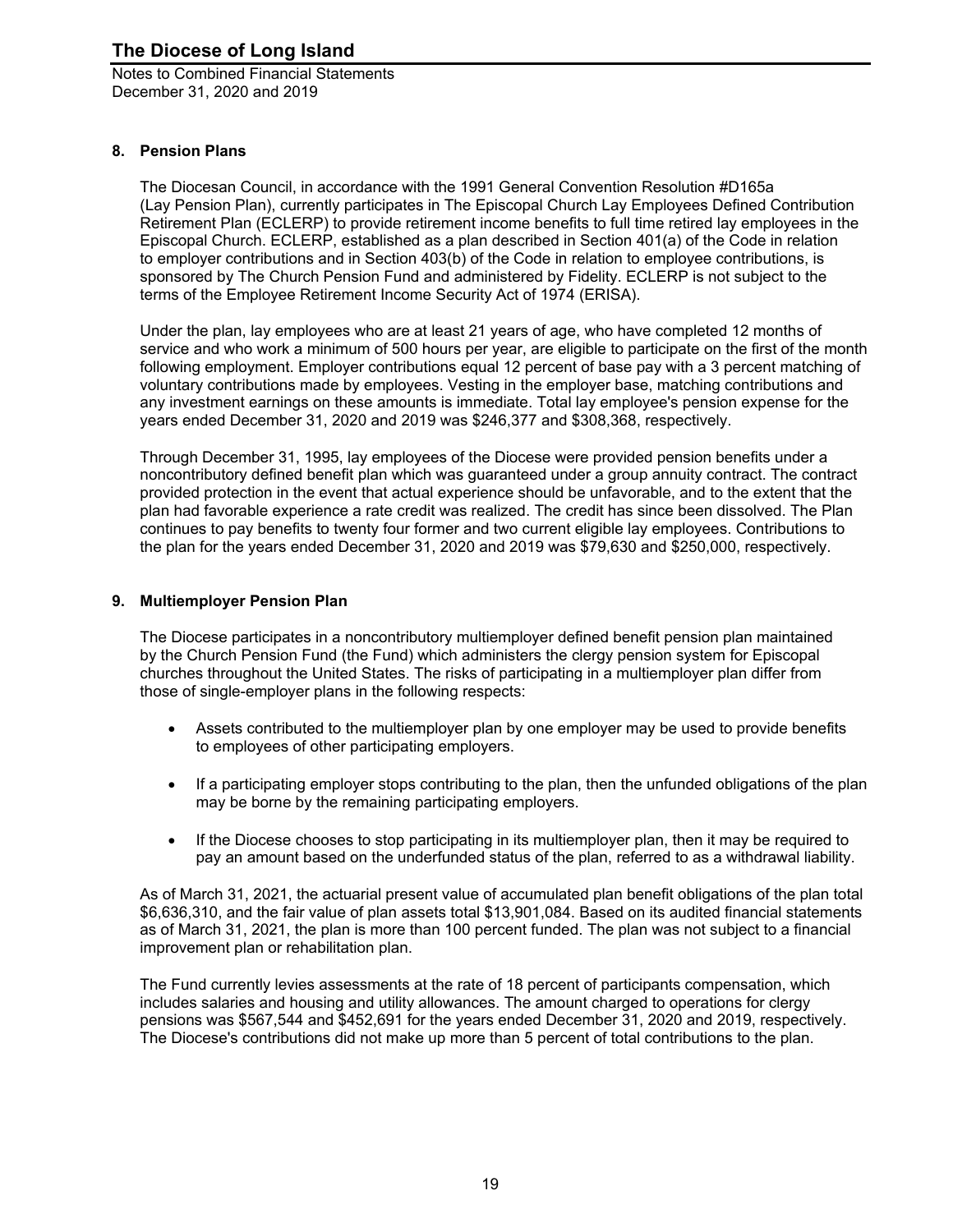#### **10. School of Theology**

The School of Theology's principal revenue source for operations is support from the George Mercer Jr. Memorial Scholarship Fund (the Scholarship Fund). The Scholarship Fund is administered in accordance with the donor's stipulations providing student scholarships at Episcopal seminaries throughout the United States. The School of Theology received \$540,200 and \$570,000, respectively, from the fund during the years ended December 31, 2020 and 2019.

Support for maintenance of the School of Theology's facility (which is owned by the Trustees of the Estate) and grounds is provided through the George Mercer Jr. Memorial Maintenance Fund. The income of the fund is donor restricted for the maintenance of the school building and grounds and is disbursed by the Trustees of the Estate. The Trustees of the Estate disbursed approximately \$257,000 and \$337,000 for maintenance during the years ended December 31, 2020 and 2019, respectively.

The principal of the Scholarship and Maintenance Funds are part of donor restricted endowments which are administered by the Trustees of the Estate and are invested in the Investment Fund, which is also administered by the Trustees of the Estate.

The Board of Directors of the George Mercer Jr. Memorial School of Theology leases the land used by the School of Theology from the Cathedral of the Incarnation. The original lease agreement expired in June 2016 and was extended through December 31, 2018. On January 1, 2019, the lease was converted to a month to month basis. Rent expense for the years ended December 31, 2020 and 2019 was \$24,652. The lease agreement provides for rent escalations based on the consumer price index increase, with a maximum annual amount of \$1,000. These balances have been eliminated upon combination.

#### **11. Liquidity and Availability of Resources**

The Diocese's financial assets available within one year of the combined statements of financial position date for general expenditures such as operating expenses and fixed asset purchases are as follows:

|                                 | 2020            | 2019             |
|---------------------------------|-----------------|------------------|
| Cash and cash equivalents       | \$<br>8,624,763 | \$<br>6,126,900  |
| Investments                     | 169,419,637     | 166,739,781      |
| Loans receivable                | 389,252         | 253,424          |
| Accounts receivable             | 117,895         | 149,546          |
| Less:                           |                 |                  |
| Custodial "C" funds             | (46, 224, 533)  | (42, 351, 655)   |
| Amounts with donor restrictions | (99, 258, 684)  | (93,687,935)     |
| Board designated amounts        | (13,767,247)    | (11, 971, 857)   |
| Total                           | 19,301,083      | \$<br>25,258,204 |

As part of the Diocese's liquidity management, it has a policy to structure its financial assets to be available as its general expenditures, liabilities and other obligations come due.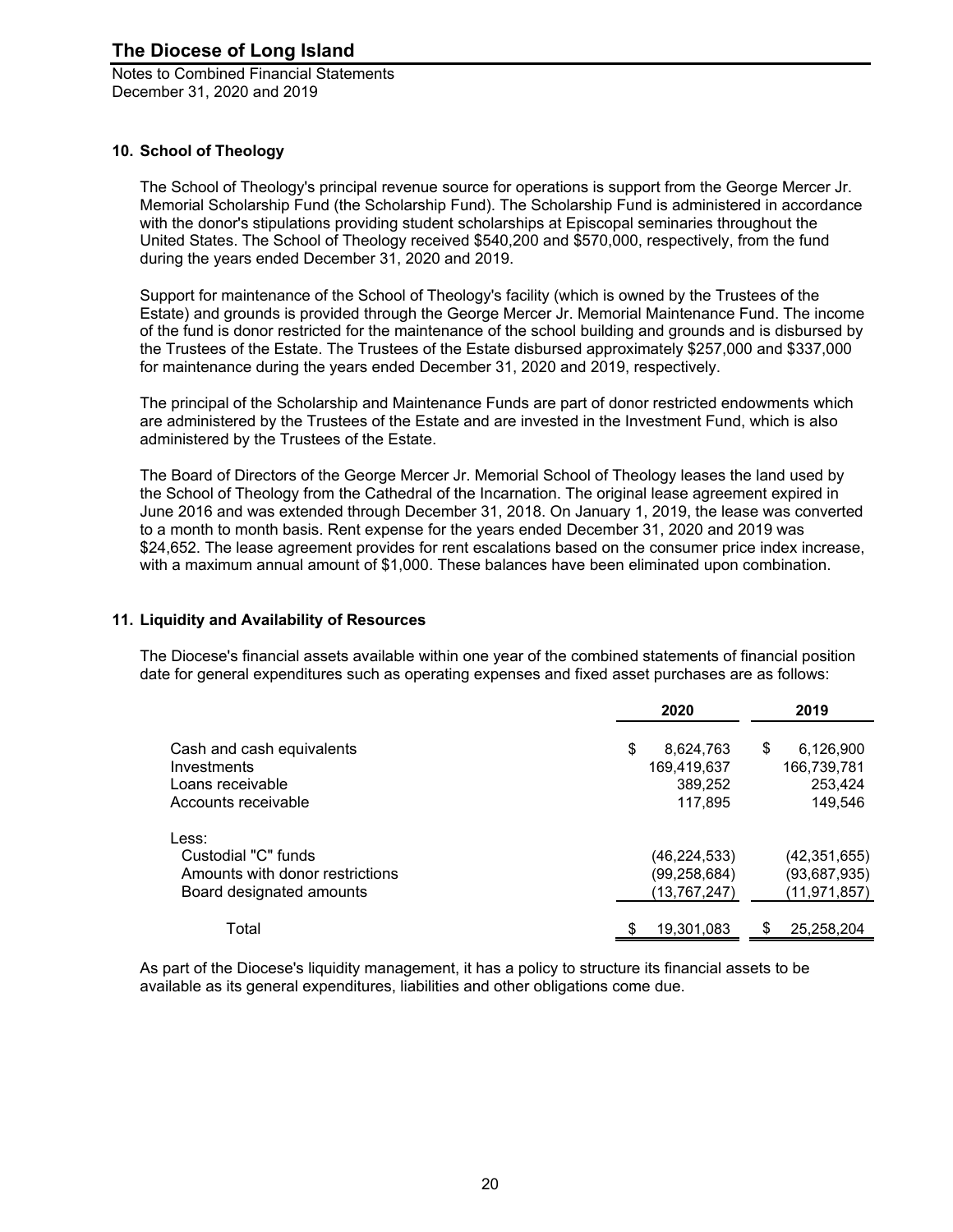Combining Statement of Financial Position - Trustees of the Estate December 31, 2020 (With Comparative Totals for 2019)

|                                                              |                  |               |                  |                                               |                    | <b>Messiah and</b> |                     |                        |                 |
|--------------------------------------------------------------|------------------|---------------|------------------|-----------------------------------------------|--------------------|--------------------|---------------------|------------------------|-----------------|
|                                                              | Operating        | <b>Trust</b>  | <b>Custodial</b> | Incarnation<br><b>Mercer</b><br><b>Mercer</b> |                    |                    |                     | <b>Total All Funds</b> |                 |
|                                                              | <b>Funds</b>     | <b>Funds</b>  | <b>Funds</b>     | Scholarship                                   | <b>Maintenance</b> | <b>Trust</b>       | <b>Eliminations</b> | 2020                   | 2019            |
| <b>Assets</b>                                                |                  |               |                  |                                               |                    |                    |                     |                        |                 |
| Cash and cash equivalents                                    | 4,084,461<br>\$  | \$<br>208     | \$               | 668,844<br>\$                                 | 128,838<br>\$      | 107,263<br>\$      | \$                  | 4,989,614              | 5,660,260<br>\$ |
| Investments, at fair value<br>Investments in Investment Fund | 29,847,984       | 58,386,547    | 81,185,106       |                                               |                    |                    |                     | 169,419,637            | 166,739,781     |
| of the Diocese                                               |                  |               |                  | 31,337,432                                    | 2,076,931          | 5,499,217          | (38, 913, 580)      |                        |                 |
| Loans receivable                                             | 169,769          |               |                  |                                               |                    | 21,347             |                     | 191,116                | 107,163         |
| Mortgages receivable                                         | 184,605          |               |                  |                                               |                    |                    |                     | 184,605                | 188,295         |
| Other assets                                                 | 991,000          |               | 43,000           |                                               |                    |                    |                     | 1,034,000              | 1,002,500       |
| Due from other funds                                         |                  |               |                  | 94,177                                        | 6,242              | 16,527             | (116, 946)          |                        |                 |
| Land, buildings and improvements                             | 6,918,704        | 4,045,800     |                  |                                               |                    |                    |                     | 10,964,504             | 10,964,504      |
| <b>Total assets</b>                                          | 42,196,523<br>\$ | \$62,432,555  | \$81,228,106     | \$32,100,453                                  | 2,212,011<br>\$    | 5,644,354<br>\$    | \$ (39,030,526)     | \$186,783,476          | \$184,662,503   |
| <b>Liabilities and Net Assets</b>                            |                  |               |                  |                                               |                    |                    |                     |                        |                 |
| <b>Liabilities</b>                                           |                  |               |                  |                                               |                    |                    |                     |                        |                 |
| Cash overdraft payable<br>Accounts payable and accrued       | \$               | 1,281,699     | \$<br>2,094,940  | \$                                            | \$                 | \$                 | \$                  | 3,376,639<br>\$        | \$<br>1,848,948 |
| expenses                                                     | 942,347          | 127,747       | 130,919          | 5,353                                         | 5,353              |                    |                     | 1,211,719              | 1,376,345       |
| Due to other funds                                           |                  | 116,946       | 80,449           |                                               |                    |                    | (116, 946)          | 80,449                 | 80,449          |
| Custodial "C" funds                                          |                  | 1,000         | 78,921,798       |                                               |                    |                    |                     | 78,922,798             | 72,932,973      |
| <b>Total liabilities</b>                                     | 942,347          | 1,527,392     | 81,228,106       | 5,353                                         | 5,353              |                    | (116, 946)          | 83,591,605             | 76,238,715      |
| <b>Net Assets</b>                                            |                  |               |                  |                                               |                    |                    |                     |                        |                 |
| Without donor restrictions                                   | 41,254,176       |               |                  |                                               |                    |                    |                     | 41,254,176             | 50,933,128      |
| With donor restrictions                                      |                  | 60,905,163    |                  | 32,095,100                                    | 2,206,658          | 5,644,354          | (38, 913, 580)      | 61,937,695             | 57,490,660      |
| Total net assets                                             | 41,254,176       | 60,905,163    |                  | 32,095,100                                    | 2,206,658          | 5,644,354          | (38, 913, 580)      | 103,191,871            | 108,423,788     |
| <b>Total liabilities and</b>                                 |                  |               |                  |                                               |                    |                    |                     |                        |                 |
| net assets                                                   | \$42,196,523     | \$ 62,432,555 | \$81,228,106     | \$32,100,453                                  | 2,212,011<br>\$    | 5,644,354<br>\$    | \$ (39,030,526)     | \$186,783,476          | \$184,662,503   |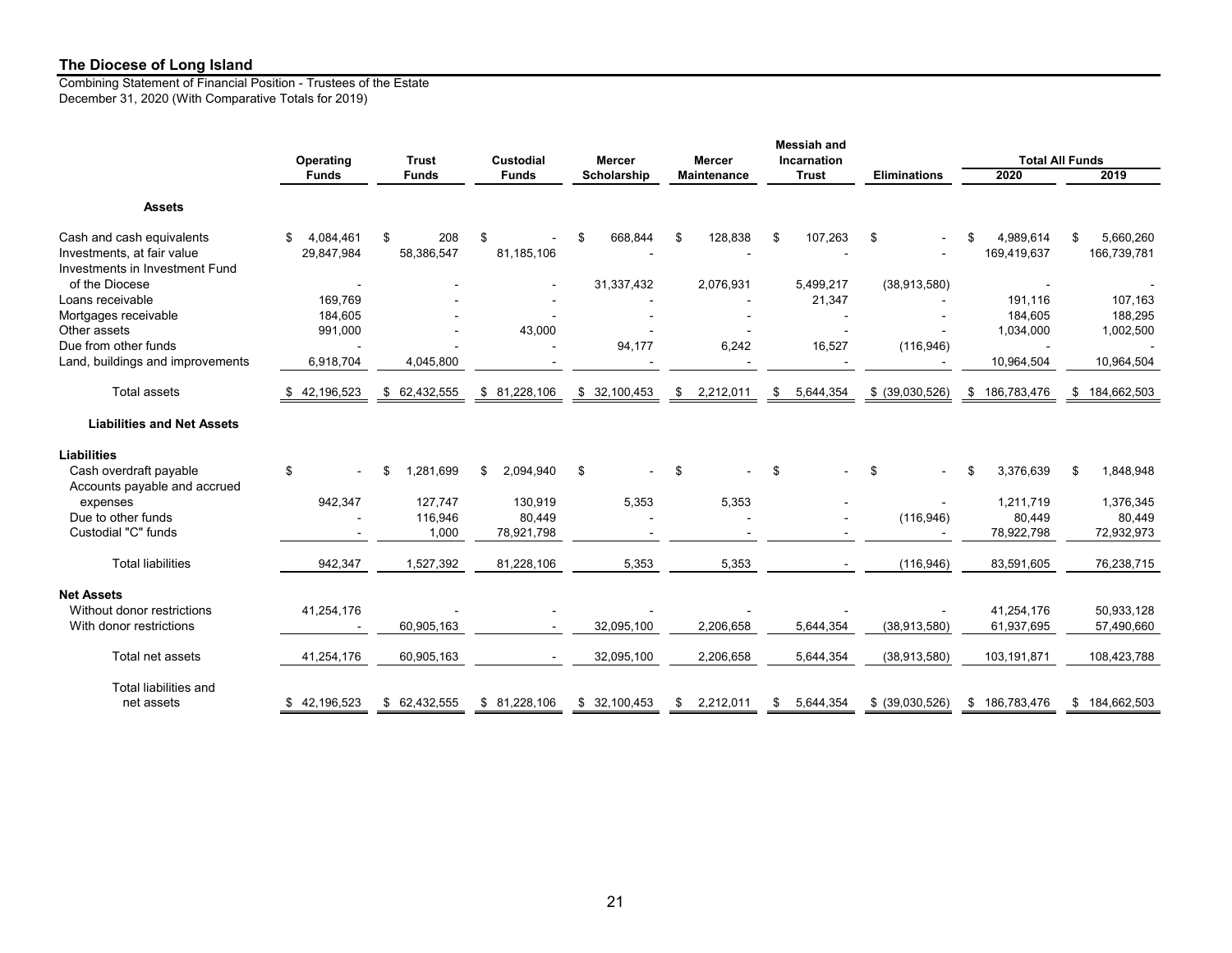Combining Statement of Financial Position - Diocese of Long Island December 31, 2020 (With Comparative Totals for 2019)

|                                                                                                                                        | <b>The</b><br>Diocese of<br>Long |                                                     |    | <b>Bishop's</b><br><b>Fund for</b><br><b>Bishop's</b><br><b>Theological</b> |                         |                  | <b>Total All Funds</b> |                                                       |    |                                          |
|----------------------------------------------------------------------------------------------------------------------------------------|----------------------------------|-----------------------------------------------------|----|-----------------------------------------------------------------------------|-------------------------|------------------|------------------------|-------------------------------------------------------|----|------------------------------------------|
|                                                                                                                                        |                                  | <b>Island</b>                                       |    | Call                                                                        |                         | <b>Education</b> |                        | 2020                                                  |    | 2019                                     |
| <b>Assets</b>                                                                                                                          |                                  |                                                     |    |                                                                             |                         |                  |                        |                                                       |    |                                          |
| Cash and cash equivalents<br>Investments in Investment Fund of the Diocese<br>Loans receivable<br>Other assets<br>Due from other funds | \$                               | 2,485,265<br>1,192,992<br>35,384<br>88,274<br>2,152 | \$ | 162,752<br>70,743                                                           | \$                      | 844              | \$                     | 2,486,109<br>1,192,992<br>198,136<br>159,017<br>2,152 | \$ | 1,072,529<br>146,261<br>251,512<br>2,152 |
| <b>Total assets</b>                                                                                                                    | -SS                              | 3,804,067                                           | S  | 233,495                                                                     | \$                      | 844              | S                      | 4,038,406                                             | S  | 1,472,454                                |
| <b>Liabilities and Net Assets</b>                                                                                                      |                                  |                                                     |    |                                                                             |                         |                  |                        |                                                       |    |                                          |
| <b>Liabilities</b><br>Cash overdraft payable<br>Accounts payable and accrued expenses                                                  | \$                               | 303,849                                             | \$ | 113,580<br>9,450                                                            | $\sqrt[6]{\frac{1}{2}}$ |                  | \$                     | 113,580<br>313,299                                    | \$ | 877,503<br>114,811                       |
| <b>Total liabilities</b>                                                                                                               |                                  | 303,849                                             |    | 123,030                                                                     |                         |                  |                        | 426,879                                               |    | 992,314                                  |
| <b>Net Assets</b><br>Without donor restrictions                                                                                        |                                  | 3,500,218                                           |    | 110,465                                                                     |                         | 844              |                        | 3,611,527                                             |    | 480,140                                  |
| Total net assets                                                                                                                       |                                  | 3,500,218                                           |    | 110,465                                                                     |                         | 844              |                        | 3,611,527                                             |    | 480,140                                  |
| Total liabilities and net assets                                                                                                       | \$                               | 3,804,067                                           | \$ | 233,495                                                                     | \$                      | 844              | \$                     | 4,038,406                                             | \$ | 1,472,454                                |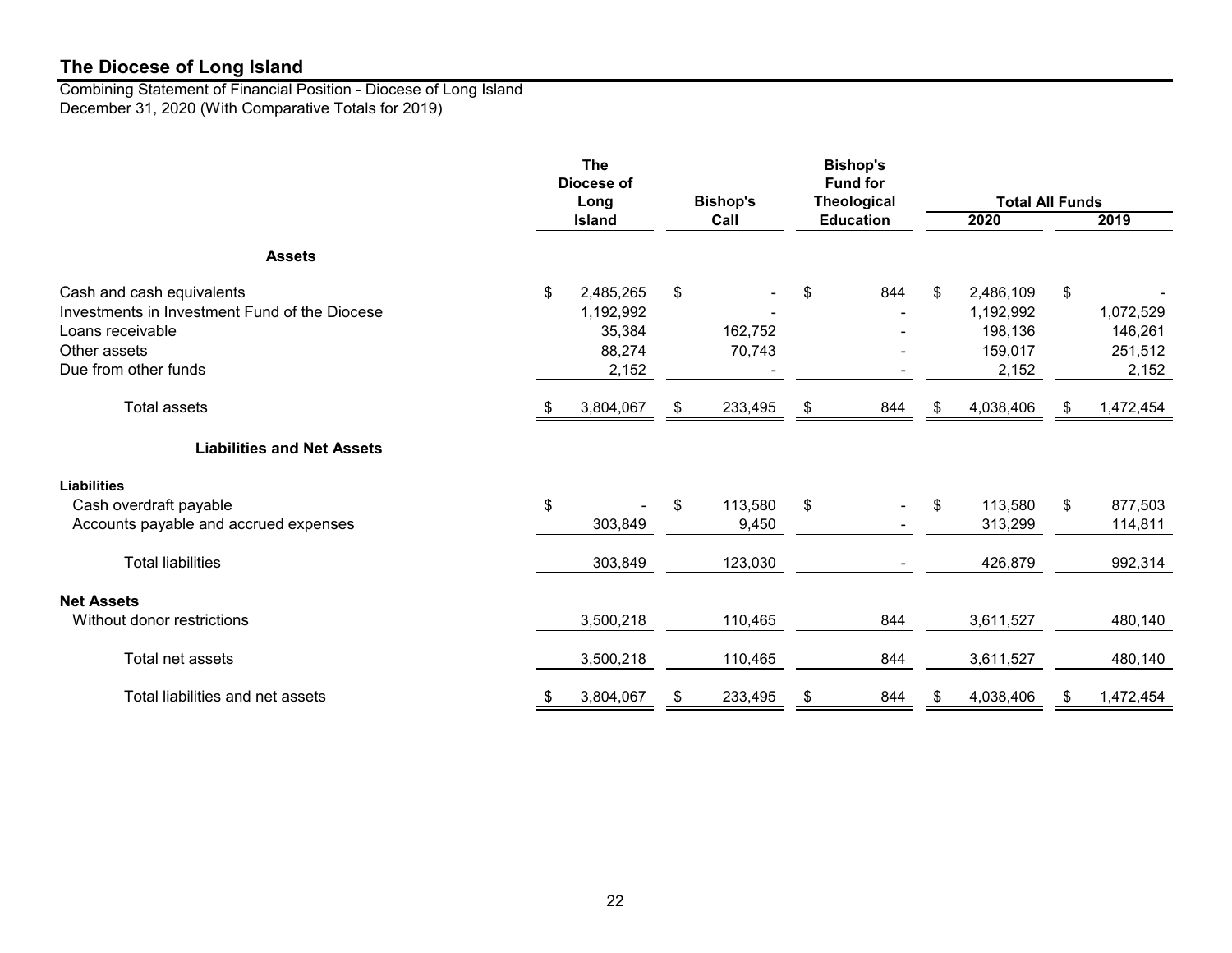Combining Statement of Financial Position - Other Diocesan Entities December 31, 2020 (With Comparative Totals for 2019)

|                                                                                                                                                       | <b>Cathedral</b><br>of the |                                                          | <b>Episcopal</b> |                                           | Camp |                      | <b>School of</b> |                  | <b>Total All Funds</b>                                           |       |                                                         |
|-------------------------------------------------------------------------------------------------------------------------------------------------------|----------------------------|----------------------------------------------------------|------------------|-------------------------------------------|------|----------------------|------------------|------------------|------------------------------------------------------------------|-------|---------------------------------------------------------|
|                                                                                                                                                       |                            | <b>Incarnation</b>                                       |                  | <b>Ministries</b>                         |      | <b>DeWolfe</b>       |                  | <b>Theology</b>  | 2020                                                             |       | 2019                                                    |
| <b>Assets</b>                                                                                                                                         |                            |                                                          |                  |                                           |      |                      |                  |                  |                                                                  |       |                                                         |
| Cash and cash equivalents<br>Investments in Investment Fund of the Diocese<br>Other assets<br>Due from other funds<br>Land, building and improvements | \$                         | 553,652<br>17,500,416<br>183.044<br>34,775<br>20,318,101 | \$               | 263,024<br>13,958,097<br>14,230<br>43,382 | \$   | 46,760<br>140        | \$               | 332,364<br>1,915 | \$<br>1,149,040<br>31,505,273<br>199,189<br>78,297<br>20,318,101 | \$    | 466,640<br>29,508,789<br>43,824<br>78,297<br>20,318,101 |
| <b>Total assets</b>                                                                                                                                   |                            | 38,589,988                                               |                  | 14,278,733                                | \$   | 46,900               | \$               | 334,279          | \$<br>53,249,900                                                 | S     | 50,415,651                                              |
| <b>Liabilities and Net Assets (Deficit)</b>                                                                                                           |                            |                                                          |                  |                                           |      |                      |                  |                  |                                                                  |       |                                                         |
| <b>Liabilities</b>                                                                                                                                    |                            |                                                          |                  |                                           |      |                      |                  |                  |                                                                  |       |                                                         |
| Cash overdraft payable<br>Accounts payable and accrued expenses                                                                                       | \$                         | 234,238                                                  |                  | 124,708                                   | \$   | 48,321<br>165,837    | \$               | 107,797          | \$<br>48,321<br>632,580                                          | $\$\$ | 253,171                                                 |
| <b>Total liabilities</b>                                                                                                                              |                            | 234,238                                                  |                  | 124,708                                   |      | 214,158              |                  | 107,797          | 680,901                                                          |       | 253,171                                                 |
| <b>Net Assets (Deficit)</b>                                                                                                                           |                            |                                                          |                  |                                           |      |                      |                  |                  |                                                                  |       |                                                         |
| Without donor restrictions<br>With donor restrictions                                                                                                 |                            | 1,483,187<br>36,872,563                                  |                  | 13,752,362<br>401,663                     |      | (214, 021)<br>46,763 |                  | 226,482          | 15,248,010<br>37,320,989                                         |       | 13,965,205<br>36, 197, 275                              |
| Total net assets (deficit)                                                                                                                            |                            | 38,355,750                                               |                  | 14,154,025                                |      | (167, 258)           |                  | 226,482          | 52,568,999                                                       |       | 50,162,480                                              |
| Total liabilities and net<br>assets (deficit)                                                                                                         | S.                         | 38,589,988                                               | S.               | 14,278,733                                | S.   | 46,900               | S                | 334,279          | \$<br>53,249,900                                                 | S     | 50,415,651                                              |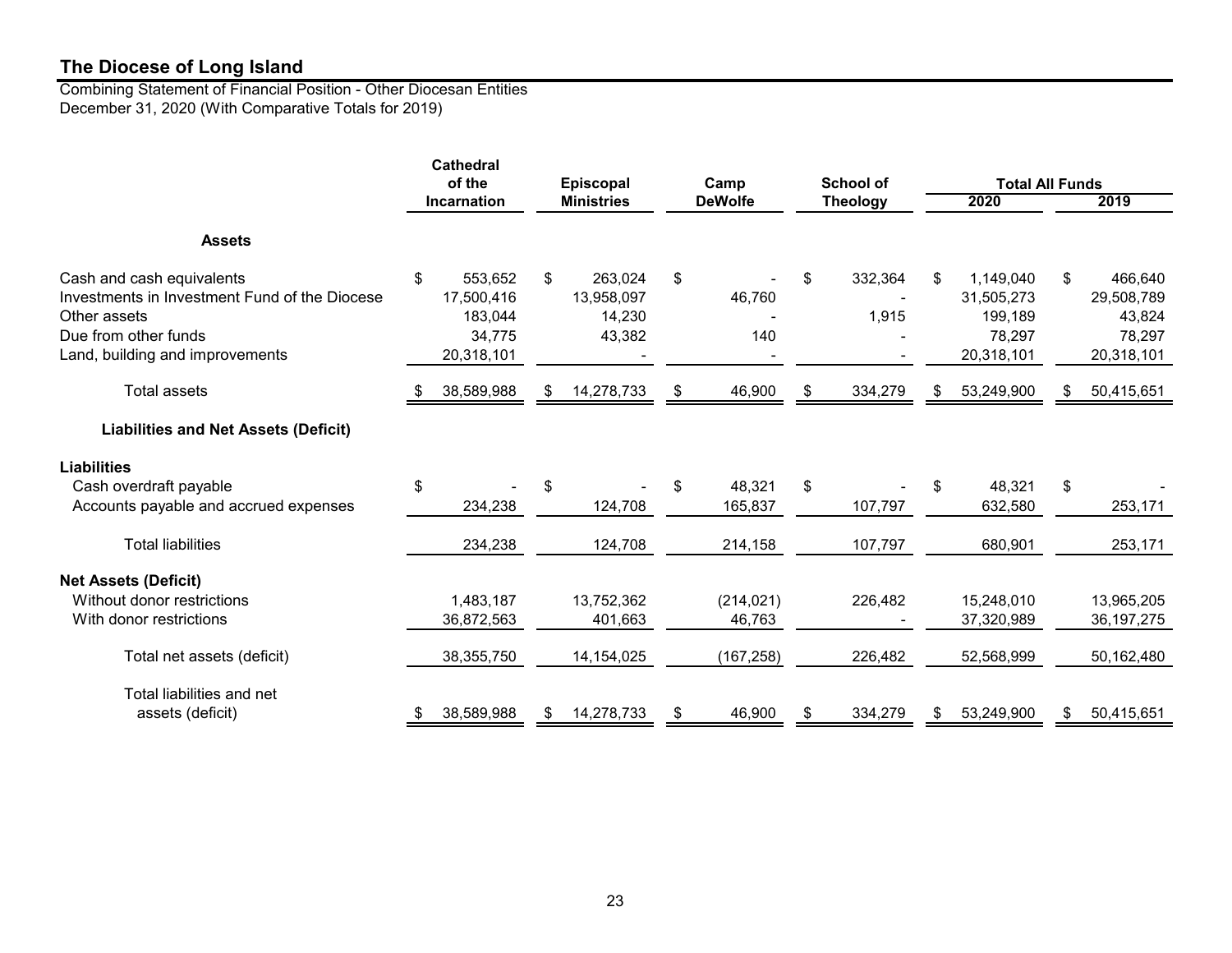Combining Statement of Activities - Trustees of the Estate Year Ended December 31, 2020 (With Comparative Totals for 2019)

|                                                                      |                  |              |               |                    | <b>Messiah and</b> |                     |               |                        |
|----------------------------------------------------------------------|------------------|--------------|---------------|--------------------|--------------------|---------------------|---------------|------------------------|
|                                                                      | Operating        | <b>Trust</b> | <b>Mercer</b> | <b>Mercer</b>      | Incarnation        |                     |               | <b>Total All Funds</b> |
|                                                                      | <b>Funds</b>     | <b>Funds</b> | Scholarship   | <b>Maintenance</b> | <b>Trust</b>       | <b>Eliminations</b> | 2020          | 2019                   |
| <b>Changes in Net Assets Without Donor Restrictions</b><br>Revenues: |                  |              |               |                    |                    |                     |               |                        |
| Return on investments, net                                           | 2,216,605<br>\$  |              |               | \$                 | \$                 |                     | 2,216,605     | 7,355,035              |
|                                                                      |                  | \$           | \$            |                    |                    | \$                  | \$            | \$                     |
| Parish, mission and other support                                    | 1,095,588        |              |               |                    |                    |                     | 1,095,588     | 4,346,142              |
| Other income                                                         | 169,584          |              |               |                    |                    |                     | 169,584       | 1,334,231              |
| Net assets released from restrictions                                |                  | 837,422      | 1,046,475     | 256,305            | 223,865            | (227, 039)          | 2,137,028     | 1,943,760              |
| Total revenues                                                       | 3,481,777        | 837,422      | 1,046,475     | 256,305            | 223,865            | (227, 039)          | 5,618,805     | 14,979,168             |
| Expenses:                                                            |                  |              |               |                    |                    |                     |               |                        |
| Program                                                              | 11,722,947       | 728,494      | 802,812       |                    | 223,865            |                     | 13,478,118    | 9,960,793              |
| Administrative                                                       | 1,437,782        | 108,928      | 243,663       | 256,305            |                    | (227, 039)          | 1,819,639     | 3,265,026              |
|                                                                      |                  |              |               |                    |                    |                     |               |                        |
| Total expenses                                                       | 13,160,729       | 837,422      | 1,046,475     | 256,305            | 223,865            | (227, 039)          | 15,297,757    | 13,225,819             |
| Changes in net assets without                                        |                  |              |               |                    |                    |                     |               |                        |
| donor restrictions                                                   | (9,678,952)      |              |               |                    |                    |                     | (9,678,952)   | 1,753,349              |
| <b>Changes in Net Assets With Donor Restrictions</b>                 |                  |              |               |                    |                    |                     |               |                        |
| Return on investments, net                                           |                  | 4,950,624    | 4,868,336     | 322,648            | 854,443            | (4,411,988)         | 6,584,063     | 8,044,960              |
| Contributions                                                        |                  |              |               | 227,039            |                    | (227, 039)          |               |                        |
| Other income                                                         |                  |              |               |                    |                    |                     |               | 2,415                  |
| Net assets released from restrictions                                |                  | (837, 422)   | (1,046,475)   | (256, 305)         | (223, 865)         | 227,039             | (2, 137, 028) | (1,943,760)            |
|                                                                      |                  |              |               |                    |                    |                     |               |                        |
| Changes in net assets with                                           |                  |              |               |                    |                    |                     |               |                        |
| donor restrictions                                                   |                  | 4,113,202    | 3,821,861     | 293,382            | 630,578            | (4, 411, 988)       | 4,447,035     | 6,103,615              |
| Changes in net assets                                                | (9,678,952)      | 4,113,202    | 3,821,861     | 293,382            | 630,578            | (4, 411, 988)       | (5,231,917)   | 7,856,964              |
| <b>Net Assets, Beginning</b>                                         | 50,933,128       | 56,791,961   | 28,273,239    | 1,913,276          | 5,013,776          | (34, 501, 592)      | 108,423,788   | 100,566,824            |
| <b>Net Assets, Ending</b>                                            | 41,254,176<br>\$ | \$60,905,163 | \$32,095,100  | 2,206,658          | 5,644,354<br>\$    | $$$ (38,913,580)    | \$103,191,871 | \$108,423,788          |
|                                                                      |                  |              |               |                    |                    |                     |               |                        |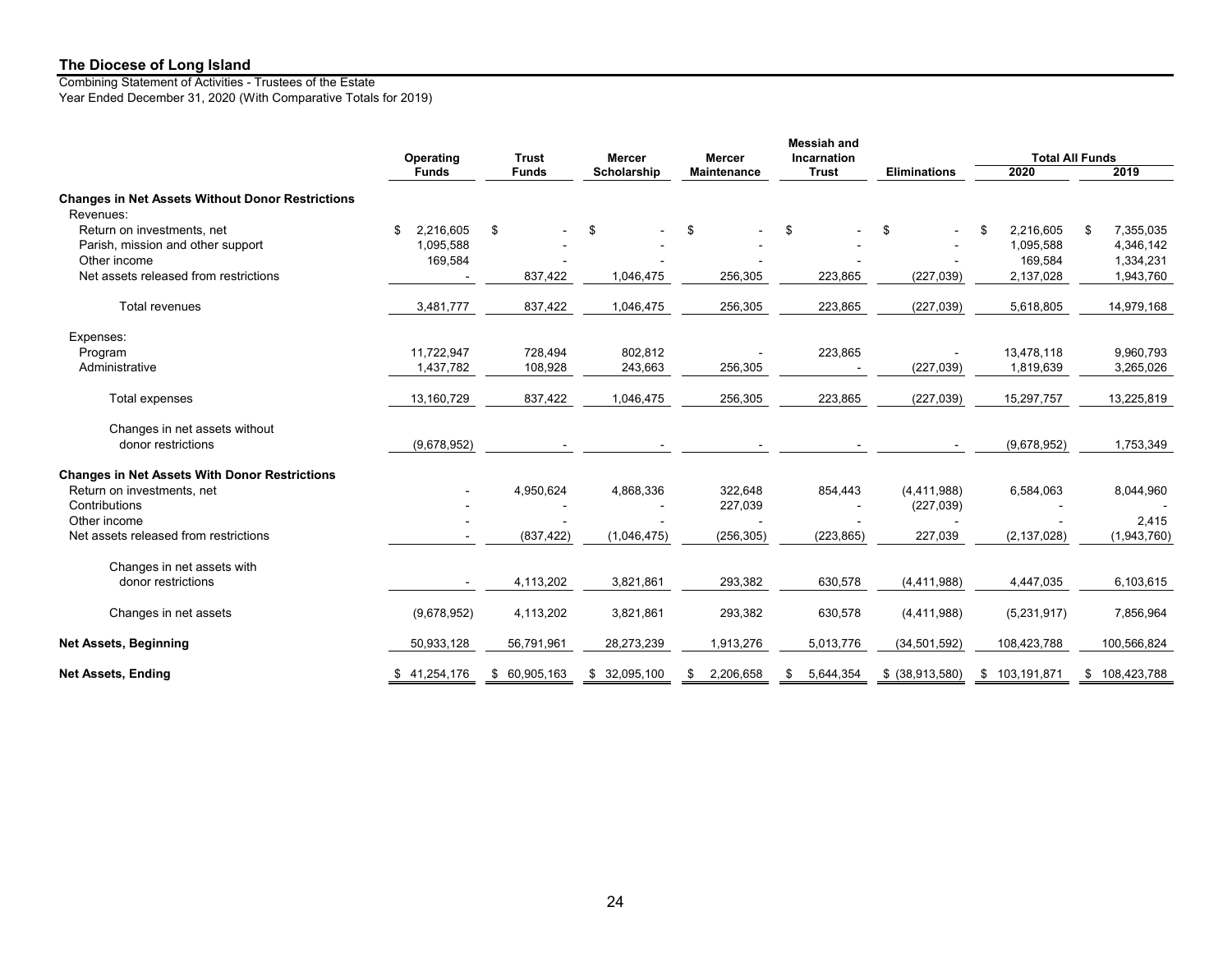Combining Statement of Activities - Diocese of Long Island Year Ended December 31, 2020 (With Comparative Totals for 2019)

|                                                                      | <b>The</b><br>Diocese of |                 |       | <b>Bishop's</b><br><b>Fund for</b> |     |                        |    |           |
|----------------------------------------------------------------------|--------------------------|-----------------|-------|------------------------------------|-----|------------------------|----|-----------|
|                                                                      | Long                     | <b>Bishop's</b> |       | <b>Theological</b>                 |     | <b>Total All Funds</b> |    |           |
|                                                                      | <b>Island</b>            | Call            |       | <b>Education</b>                   |     | 2020                   |    | 2019      |
| <b>Changes in Net Assets Without Donor Restrictions</b><br>Revenues: |                          |                 |       |                                    |     |                        |    |           |
| Return on investments, net                                           | \$<br>505,579            | \$<br>14,686    | $\$\$ | 17,501                             | \$. | 537,766                | \$ | 518,276   |
| Parish, mission and other support                                    | 8,426,151                | 170,000         |       | 759                                |     | 8,596,910              |    | 4,609,400 |
| Other income                                                         | 396,384                  |                 |       | 760                                |     | 397,144                |    | 1,036,847 |
| Total revenues                                                       | 9,328,114                | 184,686         |       | 19,020                             |     | 9,531,820              |    | 6,164,523 |
| Expenses:                                                            |                          |                 |       |                                    |     |                        |    |           |
| Program                                                              | 3,536,076                | 69,758          |       | 13,749                             |     | 3,619,583              |    | 3,611,901 |
| Administrative                                                       | 2,754,259                | 26,591          |       |                                    |     | 2,780,850              |    | 3,005,709 |
| Total expenses                                                       | 6,290,335                | 96,349          |       | 13,749                             |     | 6,400,433              |    | 6,617,610 |
| Changes in net assets without                                        |                          |                 |       |                                    |     |                        |    |           |
| donor restrictions                                                   | 3,037,779                | 88,337          |       | 5,271                              |     | 3,131,387              |    | (453,087) |
| <b>Net Assets (Deficit), Beginning</b>                               | 462,439                  | 22,128          |       | (4, 427)                           |     | 480,140                |    | 933,227   |
| <b>Net Assets, Ending</b>                                            | \$<br>3,500,218          | \$<br>110,465   | \$    | 844                                | S.  | 3,611,527              | S  | 480,140   |